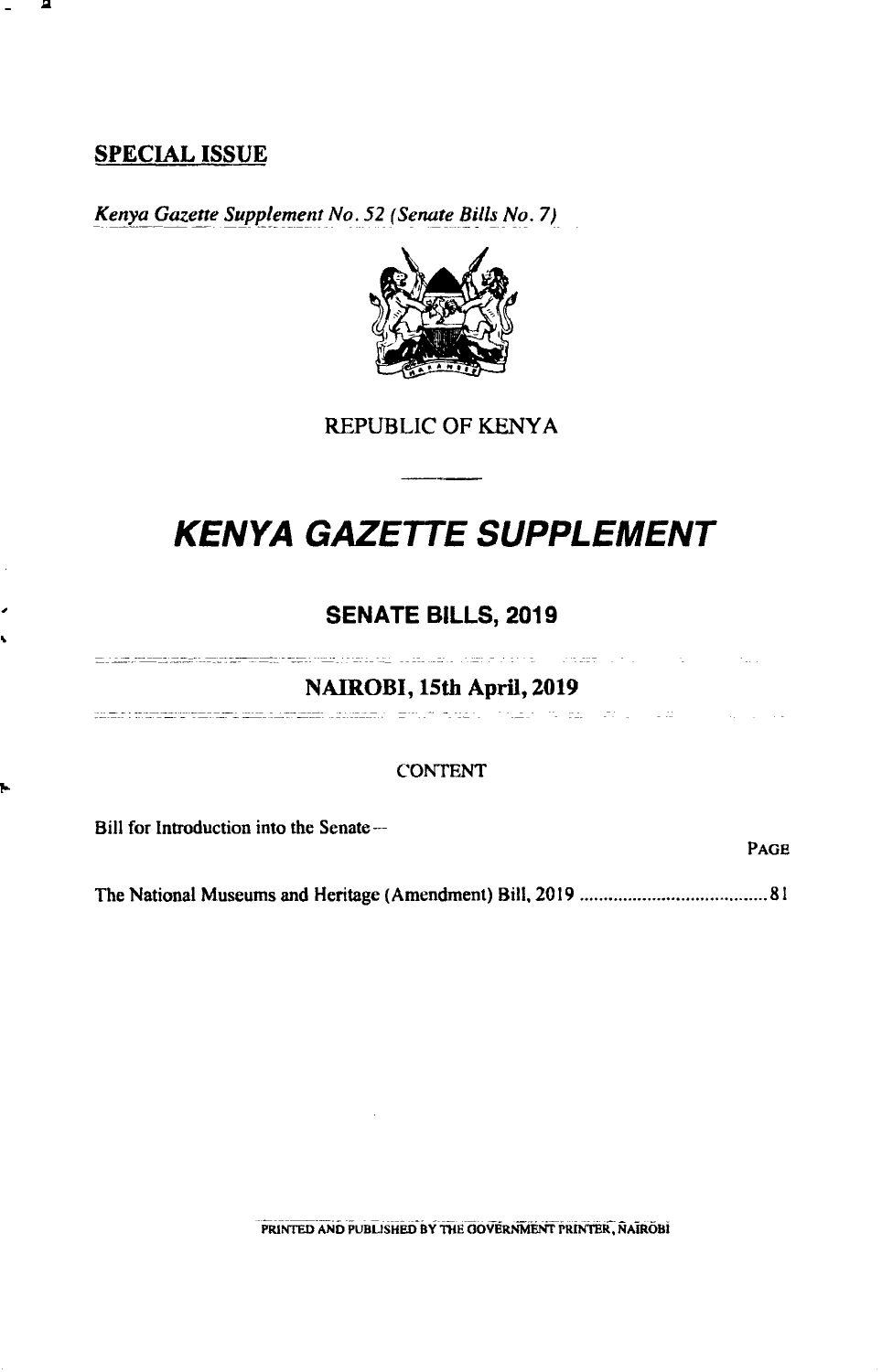### **NATIONAL MUSEUMS AND HERITAGE (AMENDMENT) BILL, 2019**

### **ABillfor**

**AN ACT of Parliament to amend the National Museums and Heritage Act and for connected purposes.** 

**ENACTED** by the Parliament of Kenya as follows-

1. This Act may be cited as the National Museums and Short title Heritage (Amendment) Act, 2019.

**2.** Section 2 of the National Museums and Heritage Amendment of Act, in this Act referred to as "the principal Act", is of 2006 amended in sub section(1) by  $-$ 

(a) deleting definition of the term "Board";

(b) deleting definition of the term "minister"

inserting the following new definitions in their proper alphabetical sequence-

"Authority" means the Kenya Heritage Authority;

"Cabinet Secretary" means the Cabinet Secretary for the time being responsible for ancient and national monuments of national importance;

"county executive committee member" means the county executive committee member responsible for matters relating to cultural heritage and museums

**3.** Section 3 of the Principal Act is amended by  $\frac{\text{Amendment of}}{\text{Section 3 of the}}$ deleting the words "National Museums of Kenya" appearing immediately after the words "known as the" and substituting therefor the words "Kenya Heritage Authority".

**4.** The Principal Act is amended by deleting section  $4 \times 2^{\text{Ameindment of}}$ and substituting therefor the following new section—

| Functions of the | 4.                  | The Kenya | Heritage |
|------------------|---------------------|-----------|----------|
| <b>Authority</b> | Authority shall $-$ |           |          |

(a) identify, acquire and record ancient and historical monuments and sites that

Section 3 of the<br>Principal Act

Section 4 of the<br>Principal Act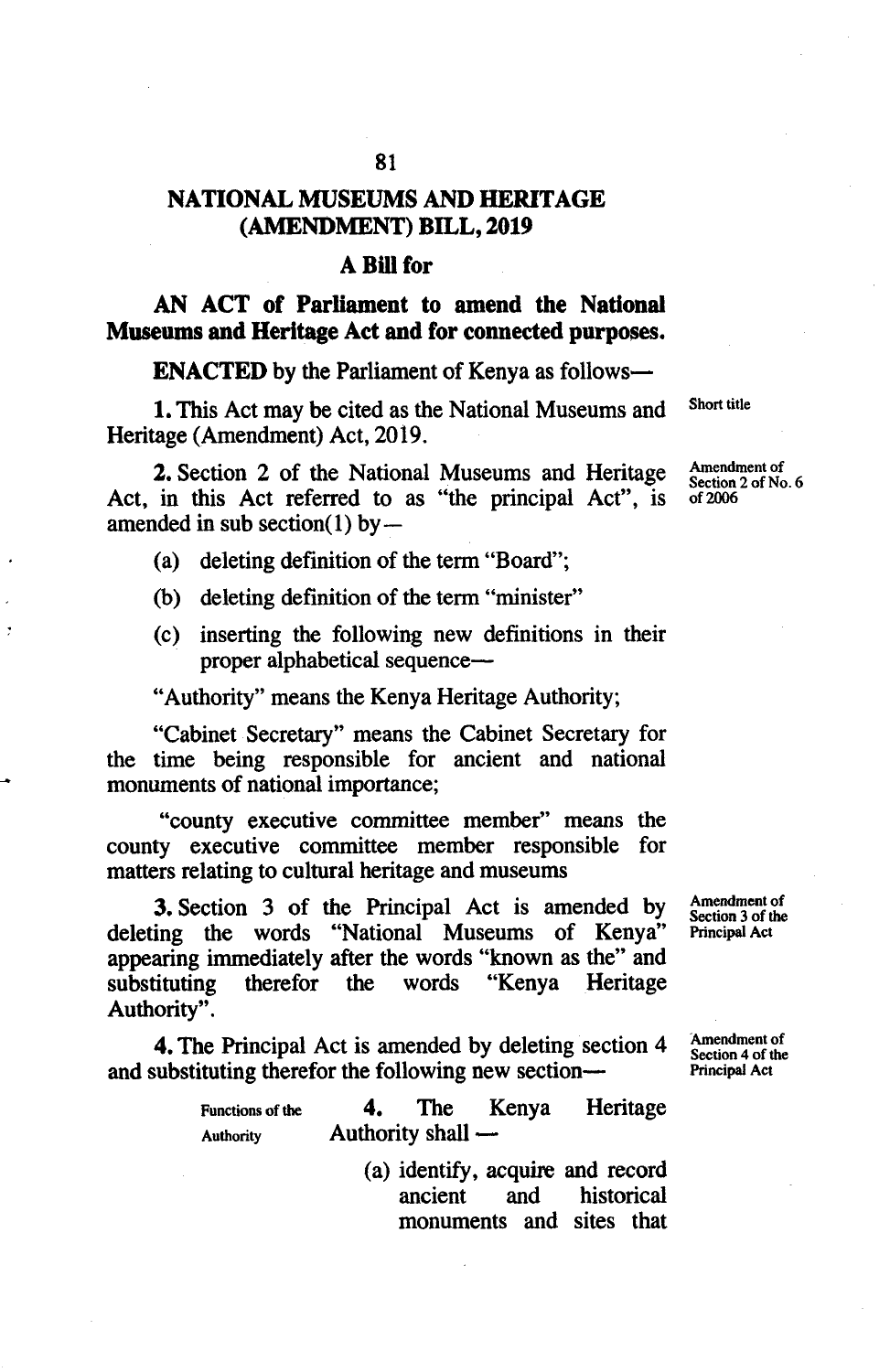are of national importance for inclusion in the national heritage inventory;

- (b) serve as a national repository for artefacts that are of scientific, natural, cultural, technological or human interest and that are of national importance;
- protect and conserve heritage sites of national and global importance and attributes therein including global biodiversity;
- (d) undertake research in fields of ancient, historical, scientific, cultural, natural, technological and human interest;
- disseminate and transmit knowledge on things of ancient and historical monuments and sites of national importance;
- (f) promote sustainable<br>utilization of heritage utilization resources for national development;
- develop principles and standards and make recommendations on policies for the management of the national heritage resources;
- (h) liaise with the county governments and the relevant national regional and international institutions on heritage management;
- (i) advise and provide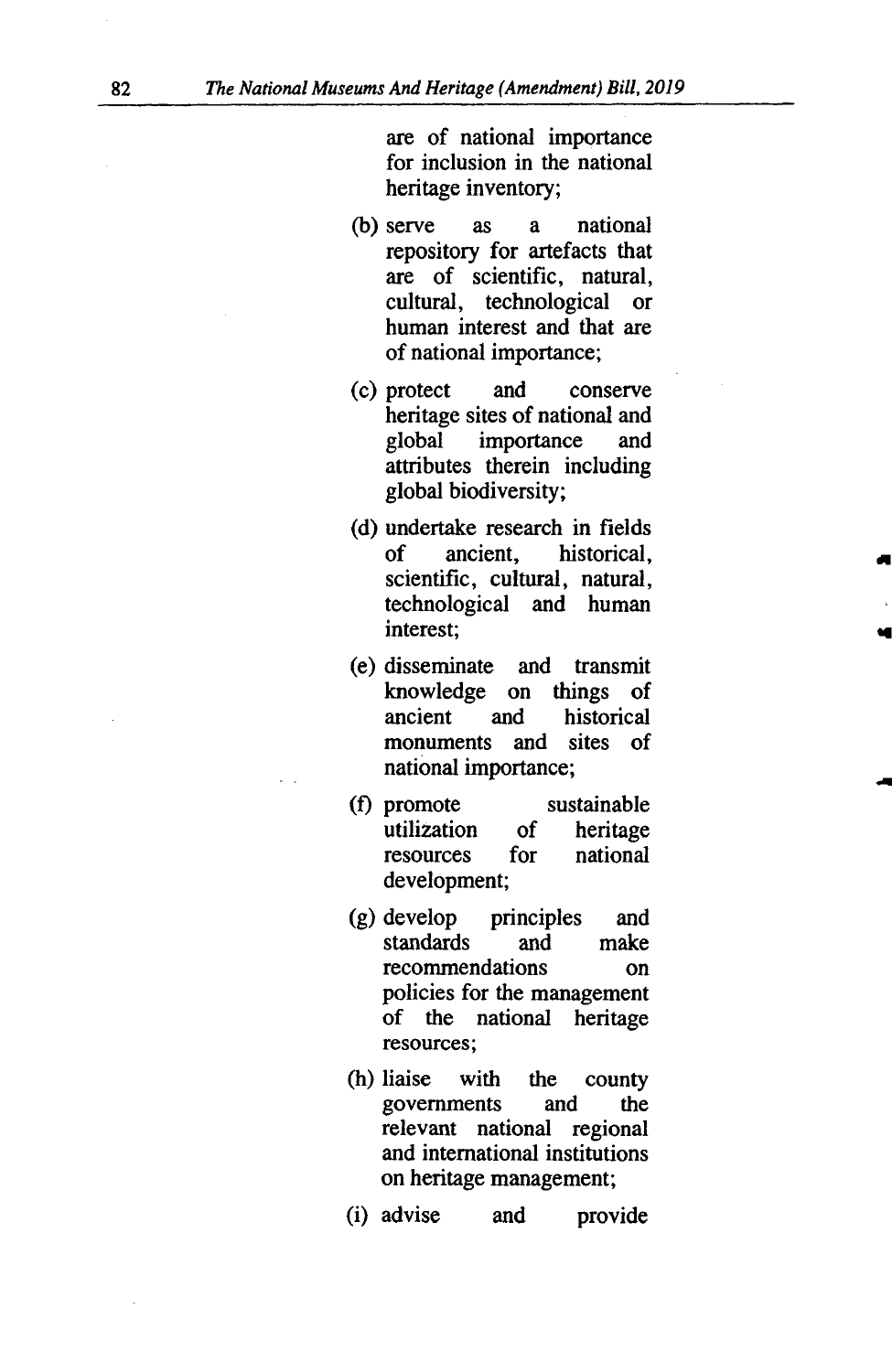professional expertise and technical support to county governments and any entity or person responsible for the management of heritage resources at national and county level;

- (i) issue excavation and exploration licences in connection with national heritage;
- $(k)$  secure and exhibit the national heritage, antiquities and monuments to the public;
- (1) promote the public's enjoyment and understanding of the national heritage, antiquities and monuments; and
- (m)undertake all other lawful things incidental or relevant to the attainment of the functions of the Authority.

*5.* The Principal Act is amended by inserting the following new section immediately after section  $4-$ 

| Powers of       |
|-----------------|
| the             |
| ومعتمدها ومنافر |

4A. The Authority may-

- 
- Authority (a) purchase or exchange, take on lease, or acquire by gift or otherwise, movable or immovable property for any purpose of or connected with the Authority;
	- (b) sell, lease or exchange immovable property from time to time vested in the Authority which is no longer, or not for the time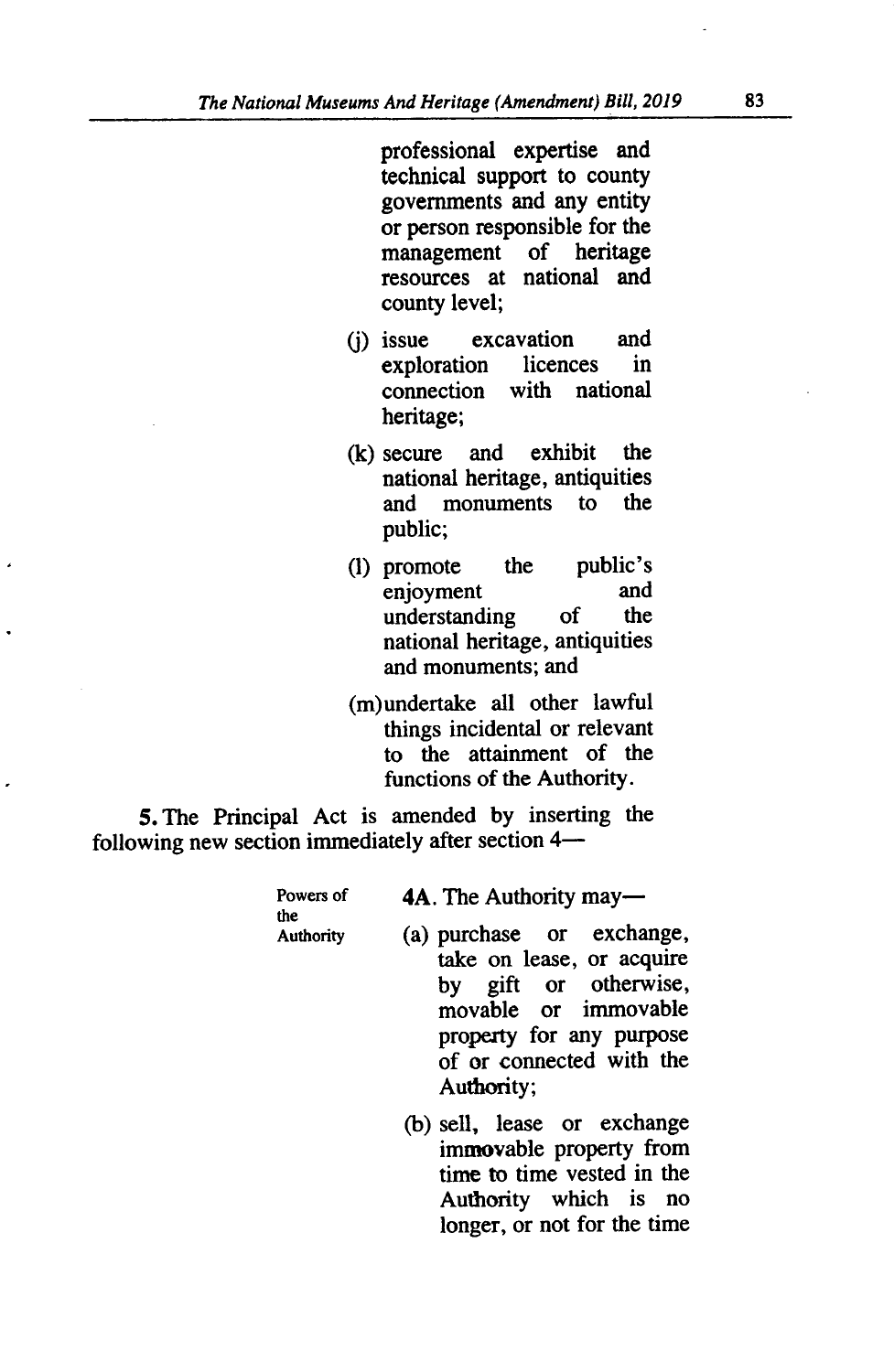being, required for any such purposes;

- mortgage or charge immovable property from time to time vested in the Authority as security for repayment with or without interest, of any money borrowed for the purposes of the Authority;
- (d) partner, where necessary, with any county governments, community or individual for conservation of historical sites and monuments of national importance;
- acquire by way of gift or purchase, or accept by way of loan or deposit, any object of scientific, cultural, technological, historical or human interest relevant to Kenyan heritage;
- (f) exchange, sell or<br>otherwise dispose of otherwise property not required for the purpose of the Authority as specified in the Regulations;
- Provided that no object which is accessioned and registered as part of the collection of a national museum shall be $-$ 
	- (i) sold, given away, mortgaged, pledged or in any way permanently disposed of save under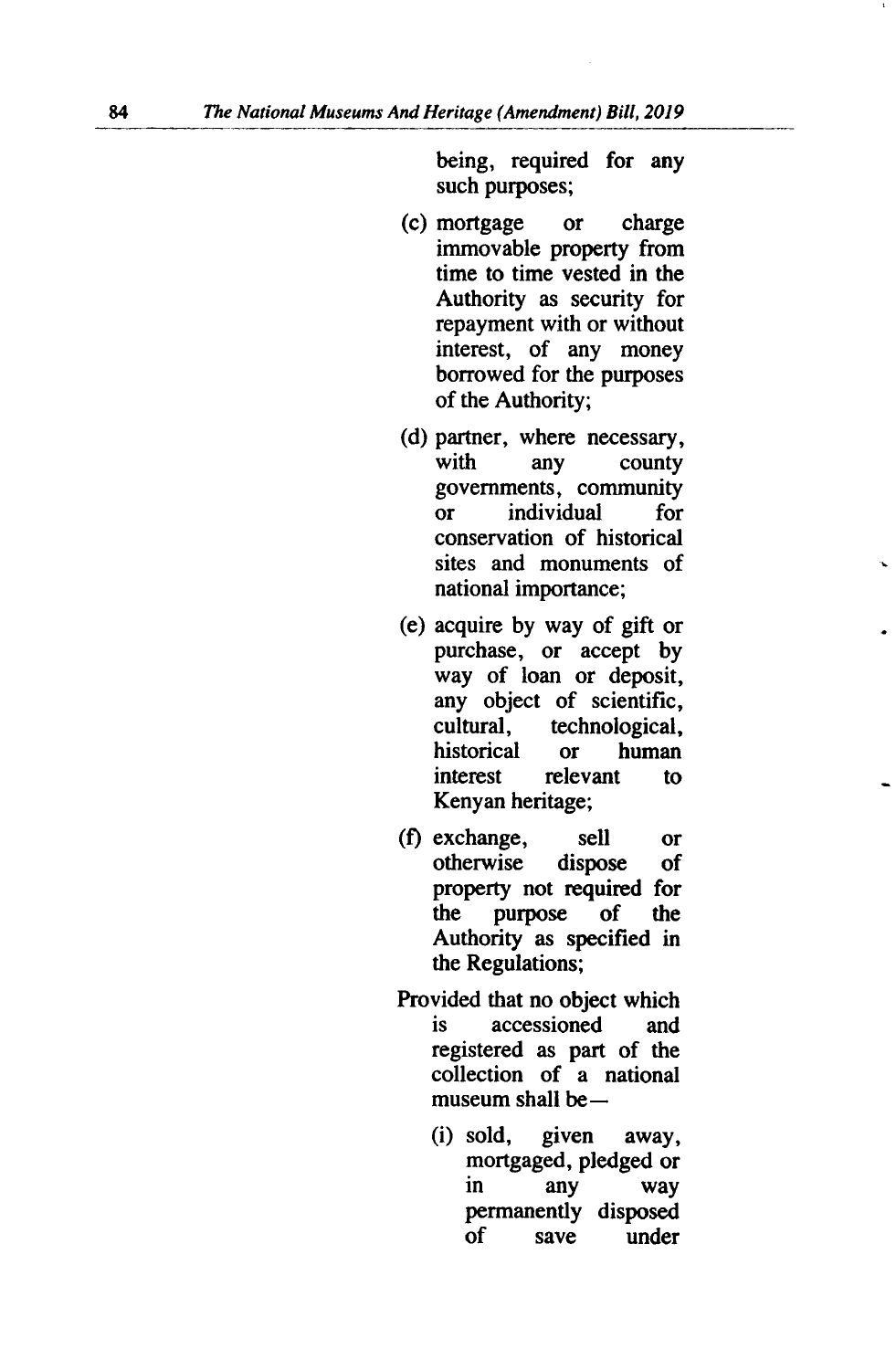authority of a resolution of the Board and with the consent in writing of the Cabinet Secretary; or

- (ii) lent to any person or organization, within or outside Kenya, unless under authority of a<br>resolution of the resolution Board and with the consent of the Cabinet Secretary;
- $(g)$  charge such fees as may<br>be prescribed for prescribed for<br>ion and other excavation licenses issued under this Act;
- with the consent of the Cabinet Secretary and with the authority of a resolution by the Board, lend objects vested in the Authority to any person or institution whether within or outside Kenya;
- (i) loan, for research purposes, specimens and<br>collections under the collections under the<br>appropriate loaning appropriate agreements;
- (j) apply money received on the sale or disposal of movable property or by way of payment for admission to a National Heritage Centre or by way of gift or grant or otherwise, in the purchase of any object which in the opinion of the Authority it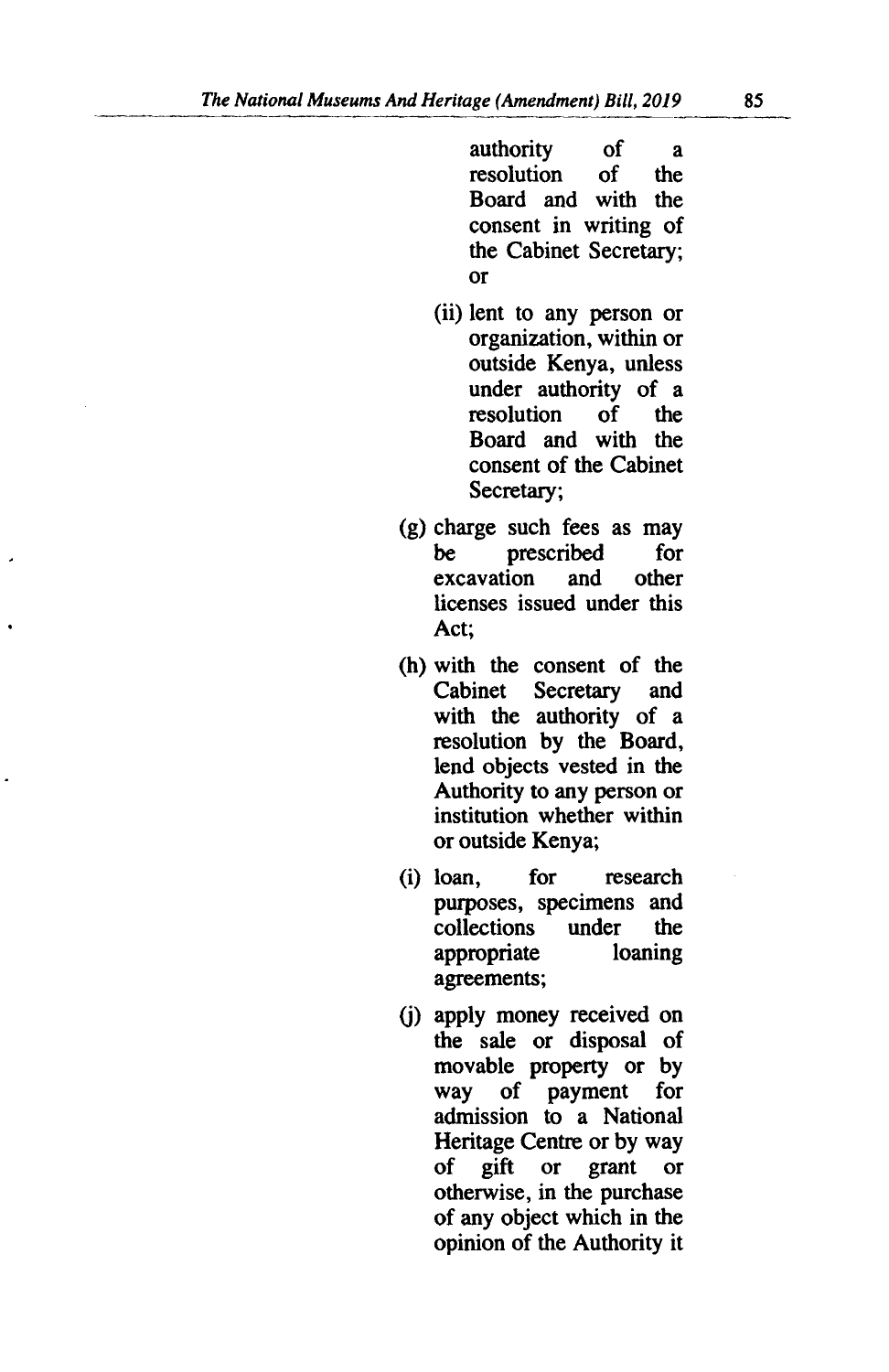is desirable to acquire for a National Heritage Centre or in furthering interest in and increasing the utility in a National Heritage Centre;

- (k) solicit and accept and receive subscriptions,<br>donations, devices and donations, devices<br>bequests, whether bequests, whether of movable or immovable<br>property and whether property and absolute or conditional for the general or special purposes of the Authority or subject to any trust;
- (I) charge for admission to a National Heritage Centre, or to any lecture, exhibit, conducted tour, course of instruction or other facility, or for publications, such fees or prices as the Authority<br>may, subject to any may, subject to regulations made under this Act, think *fit;*
- (m)borrow, with or without security, such moneys as may from time to time be needed for any purposes of the Authority;
- conduct environmental and heritage impact assessments, subject to the provisions of the national laws and international treaties and conventions;
- (o) enter into association with such bodies or organisations within or outside Kenya as the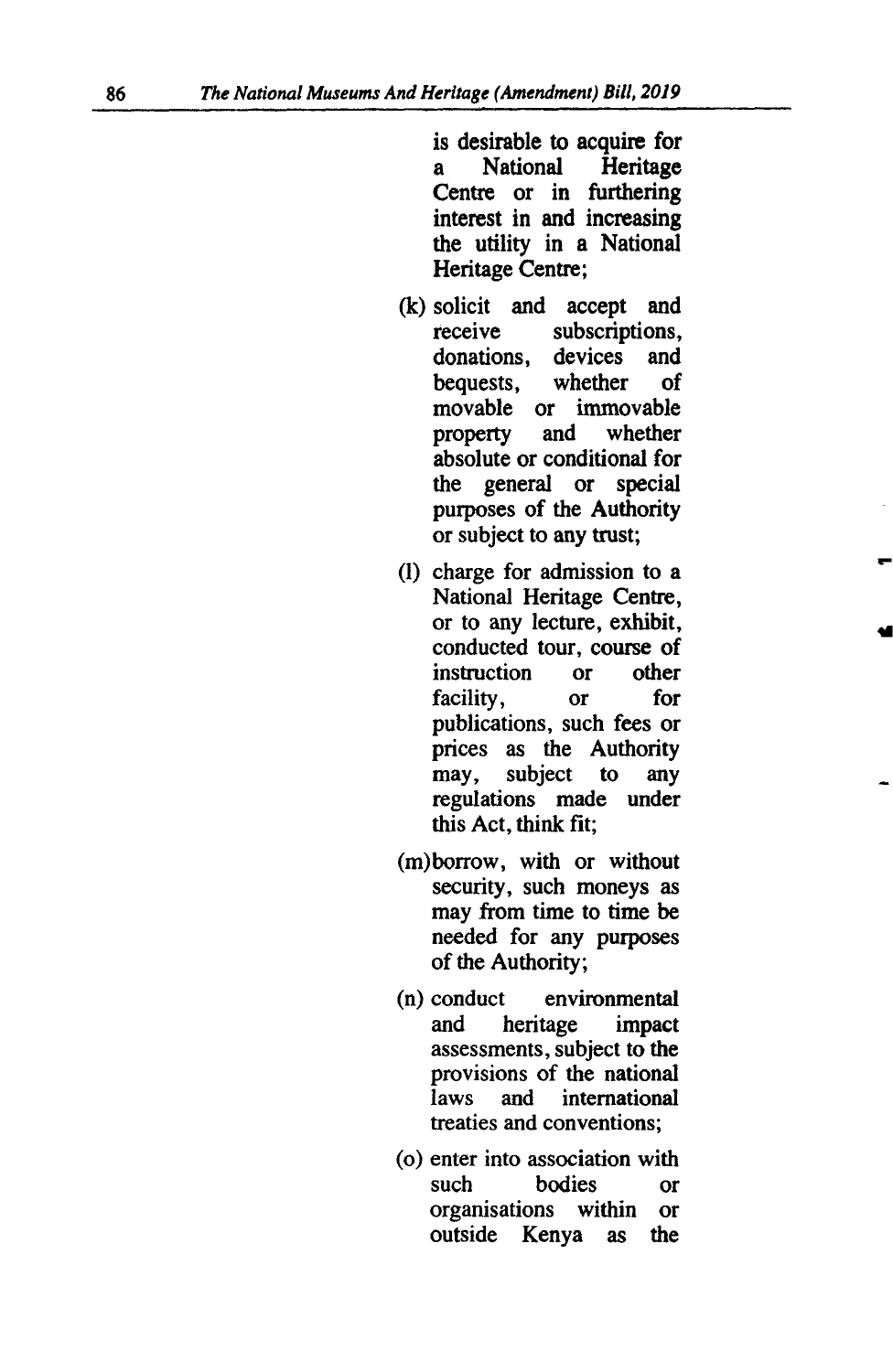Authority may consider desirable or appropriate and in furtherance of the purposes for which the Authority is established;

- (p) enter into agreements or partnerships with other bodies, organisations and persons including persons with proprietary interests over land on which monuments are situate;
- (q) establish branches and national heritage centres;
- establish standards, develop guidelines and advise any person or entity on heritage management;
- monitor ancient and historical monuments and sites of national importance for purposes of preservation and conservation;
- create, develop, own, protect and exploit inventions and innovations resulting from research activities undertaken on or by the aid of heritage resources;
- (u) establish mechanisms for effective dissemination of information on heritage;
- (v) set fees or other charges prescribed under this Act as may be necessary or expedient for;
- (w)preserving and increasing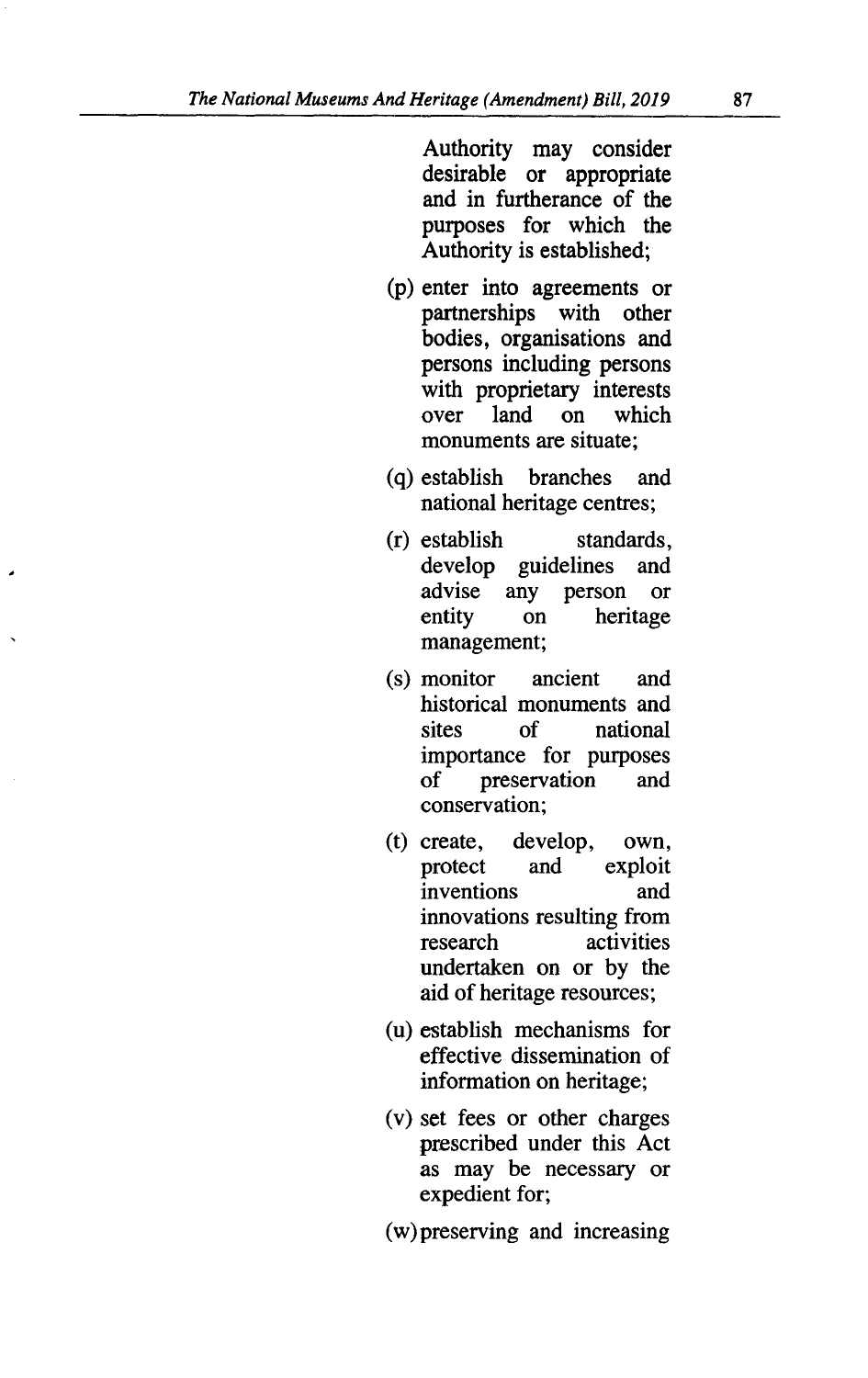the utility of the collections;

- $(x)$  securing the due administration of anything vested in or acquired by the Authority through this Act or other written law, and;
- $(y)$  do all other lawful things incidental or conducive to<br>the attainment of the the attainment functions of the Authority
- 6. The Principal Act is amended by deleting section 5 and Amendment substituting therefor the following new sections—

of Section 5 of Act

Functions *5.* (1) The County Museums of County may-

- 
- Museums (a) purchase or exchange, take on lease, or acquire by gift or otherwise,<br>movable property for movable property any purpose of or connected County Museums;
	- (b) mortgage or charge immovable property from time to time vested in the County Museums as security for repayment, with or without interest, of any money borrowed for the purposes of the County Museum;
	- appoint advisory committees for museums;
	- (d) acquire by way of gift or purchase, or accept by way of loan or deposit, any object of scientific, cultural,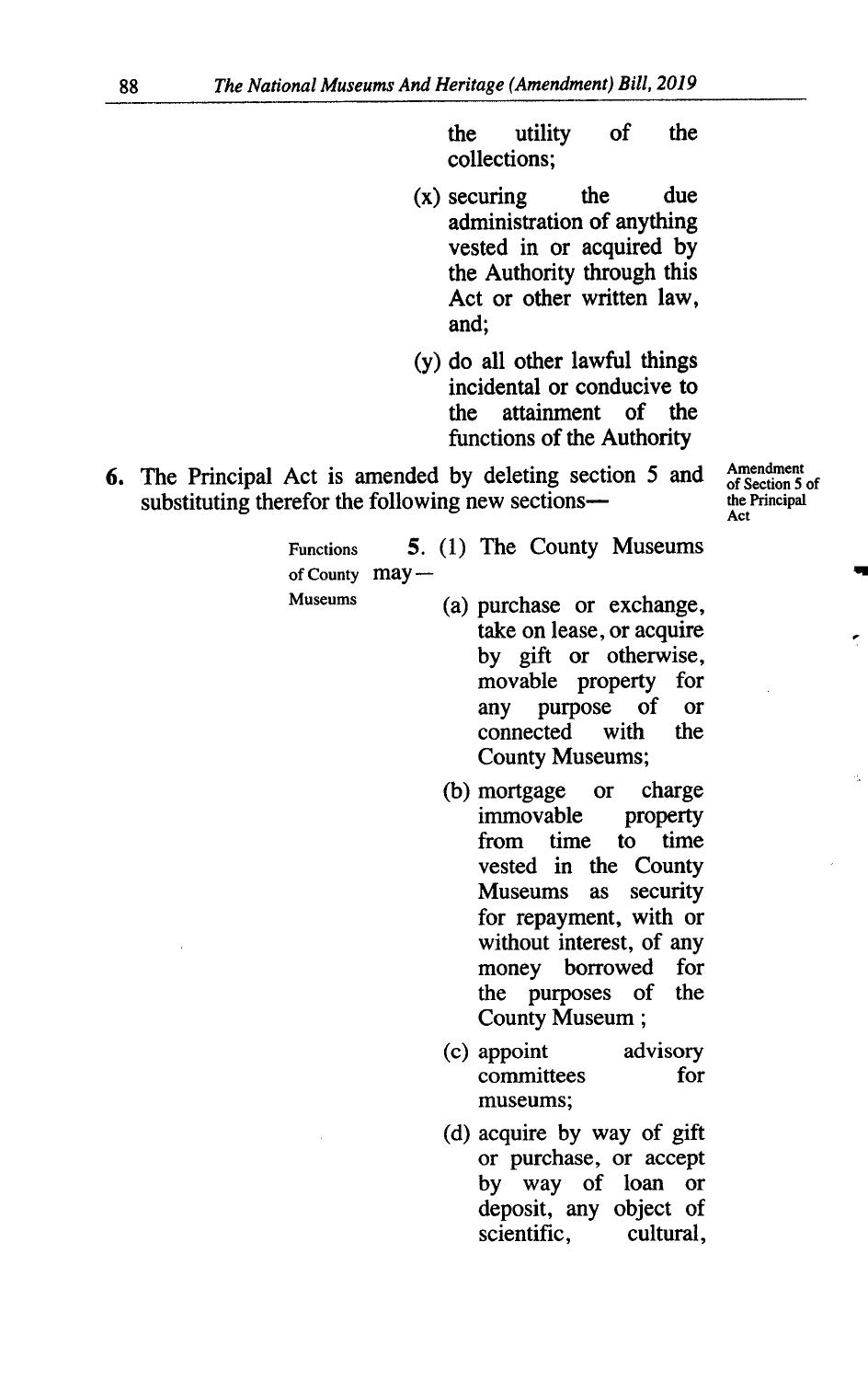technological, historical or human interest;

(e) in consultation with the Cabinet Secretary, exchange, sell or<br>otherwise dispose of otherwise dispose objects not required for the purpose of the County Museums and lend objects vested in the County Museum to any person or institution whether within or outside Kenya:

Provided that no object which is accessioned and registered as part of the collection of a county collection museum shall be $-$ 

- $(i)$ sold, given away, mortgaged, pledged or in any way permanently disposed of save under authority of a resolution of the Authority<br>and with the and with the<br>consent in consent writing of the Cabinet Secretary; or
- lent to any  $(ii)$ person or organization, within or outside Kenya, unless under authority of a resolution of the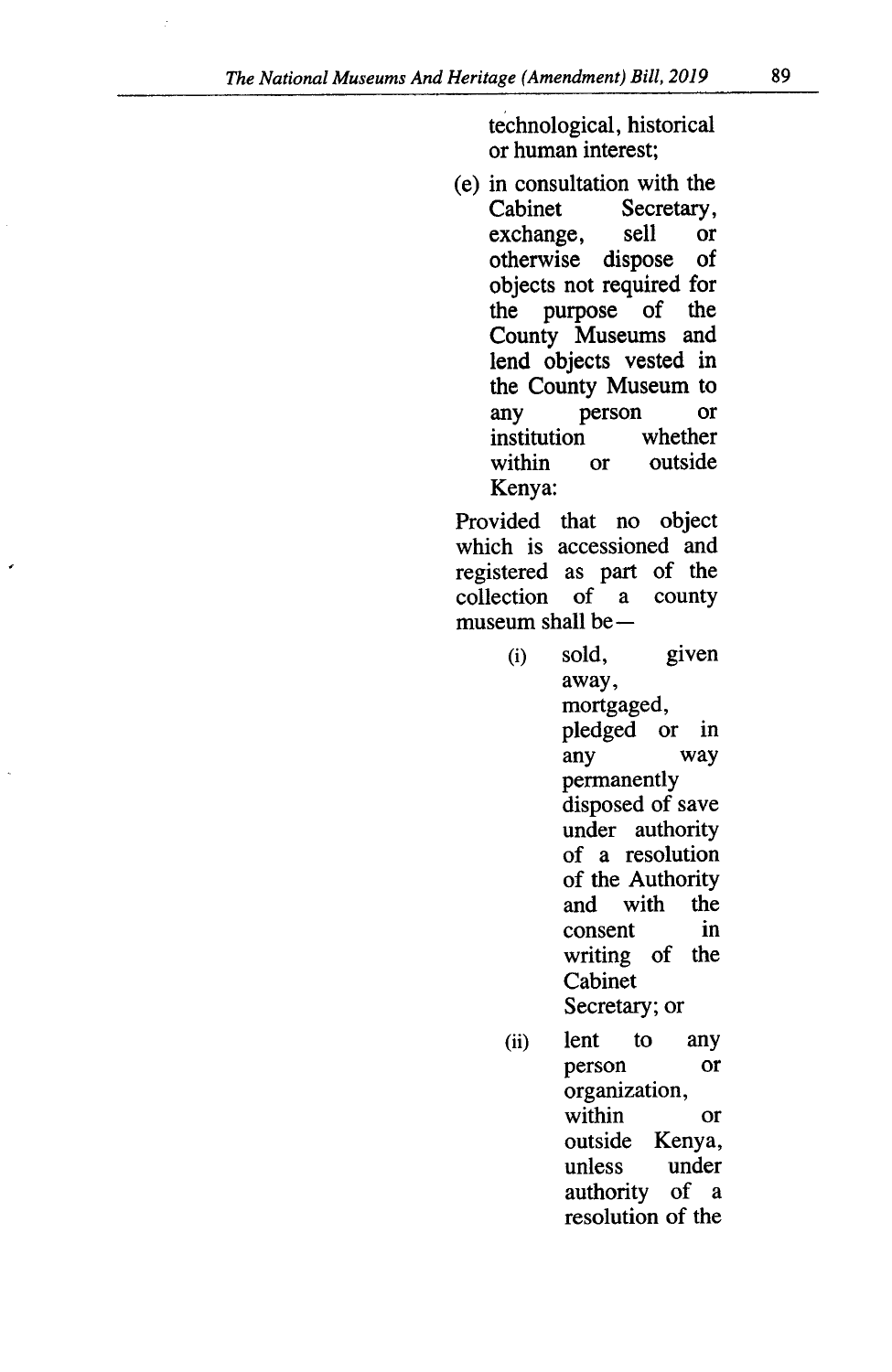Board and with the consent of the Cabinet Secretary;

- upon the approval of the County Executive Committee Member, form companies to take over or assist in any of the functions of the County Museums;
- apply money received on the sale or disposal of movable property or by way of payment for admission to a museum or by way of gift or grant or otherwise, in the purchase of any object which in the opinion of the County Executive Committee Member it is desirable to acquire for a county museum or in furthering interest in and increasing the utility in a county museum;
- (h) solicit and accept and receive subscriptions, donations, devices and bequests (whether of movable or immovable property and whether absolute or conditional) for the general or special purposes of a county museum or subject to any trust;
- (i) charge for admission to a county museum, or to any lecture, exhibit,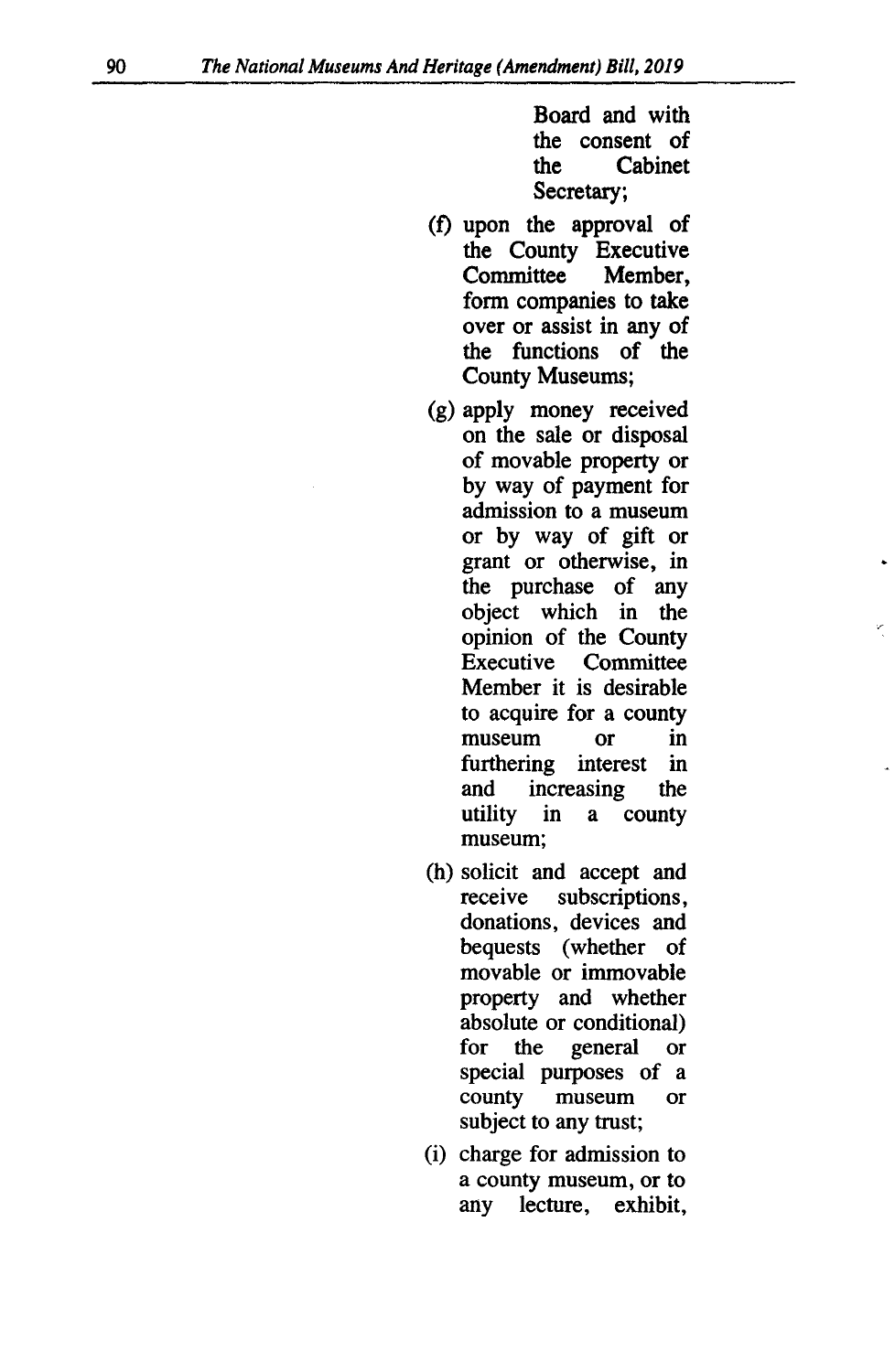conducted tour, course of instruction or other<br>facility, or for facility, or publications, such fees or prices as the County Museum may, subject to any regulations made under this Act, think fit;

- borrow, with or without security, such moneys as may from time to time be needed for any purposes of the County Museum;
- $(k)$  in consultation with the National Council for Science and Technology, maintain<br>existing research research institutions and establish new ones;
- (I) subject to the provisions of the Environmental Management and Coordination Act (No. 8<br>of 1999), conduct conduct environmental impact assessments;
- (m)enter into association with other bodies or organizations within or outside Kenya as the<br>Board may consider may consider desirable or appropriate and in the furtherance<br>of the purposes for of the purposes for County Museum is established;
- (n) open a bank account or bank accounts for the funds of the County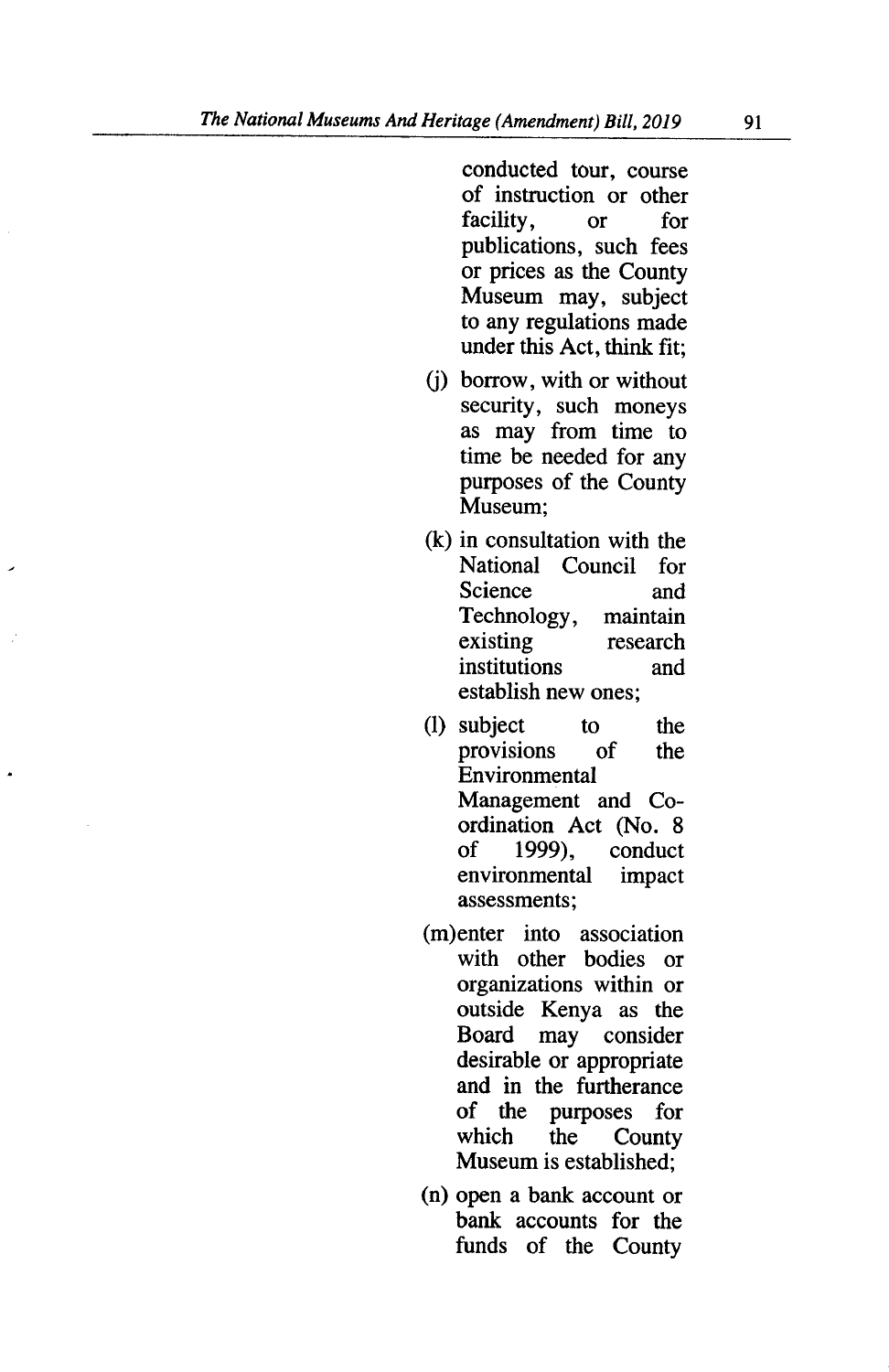Museums, and;

(o) do all such other lawful things as may seem to the County Museums to be incidental or conducive to the attainment of any of the functions of the County Museums.

(2) The County Museum may receive moneys from any source and may apply those moneys to defray its expenses in carrying out the functions and exercising the powers conferred on it by this Act

7. The Principal Act is amended by inserting the following new section immediately after section *5-* 

County heritage 5A. (1) The County Executive<br>Inspectors momber recognisible for heritage member responsible for heritage may appoint a heritage inspector.

> (2) The heritage inspector shall undertake the following  $functions -$

- make a full assessment of the state of compliance with heritage legislation;
- (b) ensure that county heritage articles are preserved and maintained properly;
- consult with any representatives (person,<br>community, entity) by community, entity) by informing them of any<br>violations of heritage violations<br>legislation encountered and what further action he/she intends to take;
- (d) make reports on any violations on county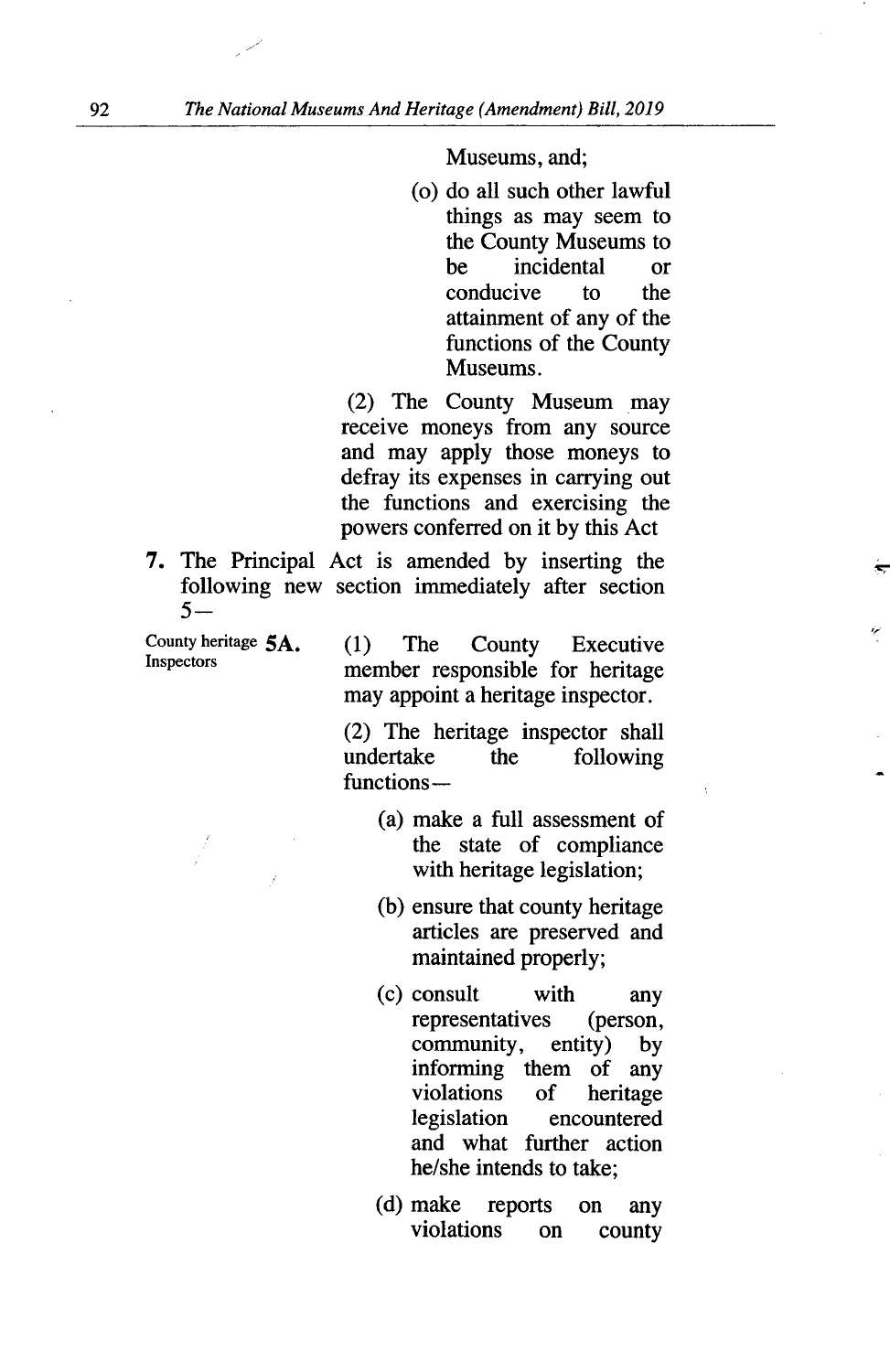heritage sites and articles to the county executive member for action; and

(e) inspect any damage to county heritage sites and articles and advise a way forward to the executive member.

8. (1) Section 6 of the principal Act is amended— $\frac{\text{Amendment of}}{\text{Section 6 of}}$ 

- (a) in subsection  $(1)$ 
	- by deleting paragraph (a) and substituting  $(i)$ therefor the following new paragraph:

"a chairperson appointed by the Cabinet Secretary after consultation with the President"

- by deleting the words "National Museums of  $(ii)$ Kenya" appearing immediately after the word 'the' and substituting therefor with the words "Authority", and;
- (b) in subsection (3) by deleting the entire subsection<br>and substituting therefor the following new and substituting therefor the following paragraph-
- (i) The Authority shall have the general management, development and control of all ancient and historical monuments of national importance and protected areas and declared by this Act.

**9.** Section 14(1) of the principal Act is amended by  $\frac{\text{Amendment of}}{\text{seen 14 of}}$  the words "National Museums" appearing the Principal deleting the words "National Museums" appearing the immediately after the word 'the 'and substituting therefor with the words "Authority".

**10.** Section 16(1) of the principal Act is amended by  $\frac{\text{Amendment of}}{\text{Step 16 of}}$  the words "National Museums" appearing the Principal deleting the words "National Museums" appearing the Principal immediately after the word 'the 'and substituting therefor with Act the words "Authority".

**11.** Section 17 of the principal Act is amended by deleting  $\frac{\text{Amendment of}}{\text{Section 17 of}}$ the words "National Museums" appearing immediately after the the word 'the 'and substituting therefor with the words "Authority".

Section 6 of the Principal

Section 14 of<br>the Principal

Section 16 of

Section 17 of<br>the Principal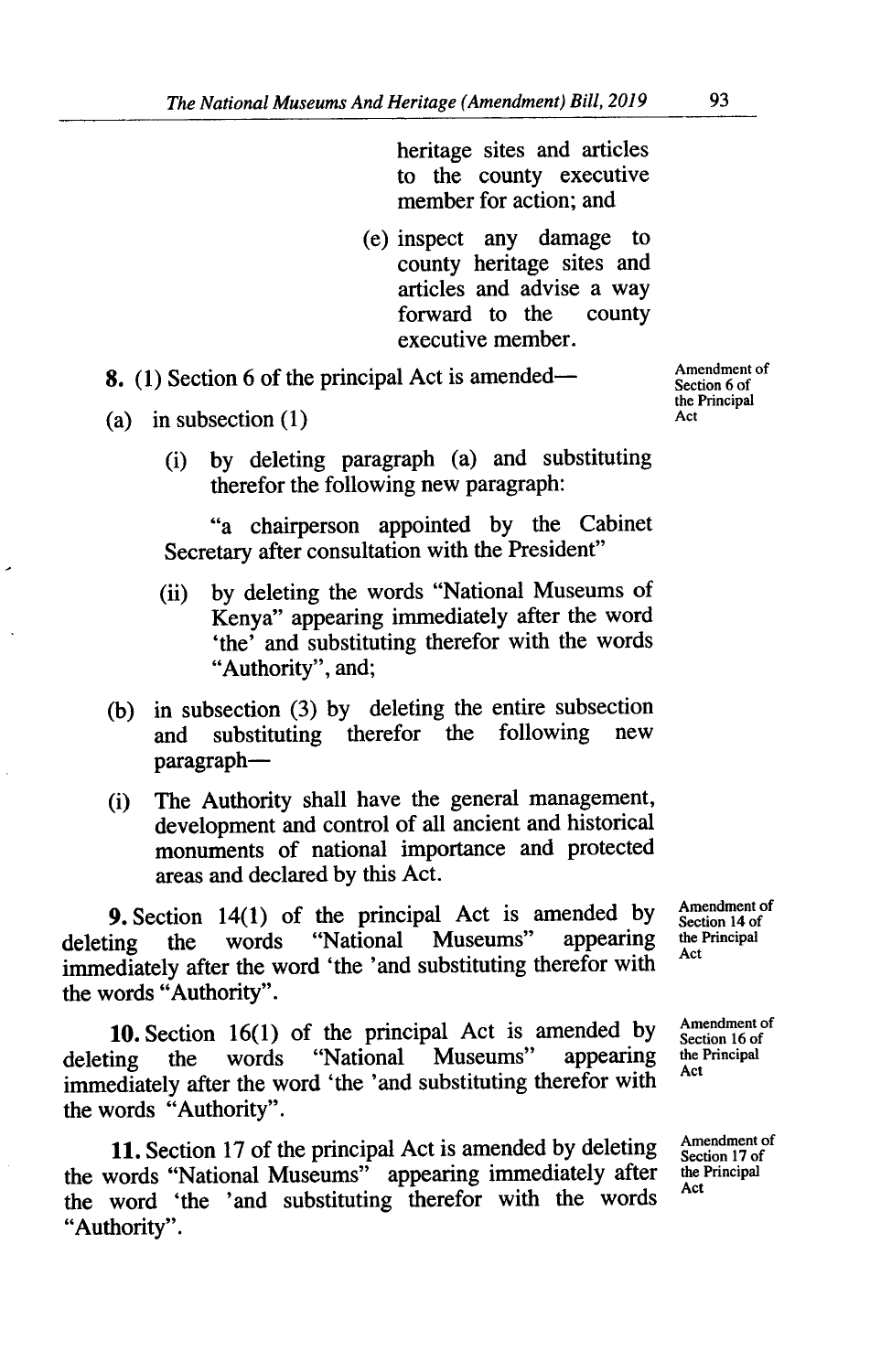12. The Principal Act is amended by deleting section 18 Amendment *of*  and substituting therefor the following new sections—

> Funds of the **10**. The funds of the Authority shall comprise -

- (a) such monies as may be appropriated by Parliament for the purposes of protection, management and maintenance<br>of ancient and historical of ancient and historical<br>monuments of national monuments importance;
- (b) such monies as may accrue to or vest in the Board in the course of the exercise of its powers or the performance of its functions under this Act;
- all monies from any other source provided for, donated or lent to the Authority.

13. Section 19 of the Principal Act is amended by Amendment of Section 19 the words "National Museums" immediately of the deleting the words "National Museums" immediately of the<br>appearing after the word "the" and substituting therefor with Principal Act appearing after the word "the" and substituting therefor with the words "Authority".

- 14. Section 20 of the principal Act is amended— Amendment
- (a) by deleting subsection  $(2)(a)$  and substituting of the Principal Act therefor with the following new subsection—
	- (i) The annual estimates shall make provisions for all the estimated expenditure of the Authority for the financial year concerned and in particular shall provide for-
- the payment of salaries, allowances and other  $(a)$ charges in respect of the staff of the Authority;
- $(b)$ the payment of pensions, gratuities and other charges in respect of retirement benefits which are payable out of the funds of the Authority;
- the proper maintenance of ancient and historical  $(c)$ monuments of national importance and protected areas;

of Section 20

Section 18 of<br>the Principal Act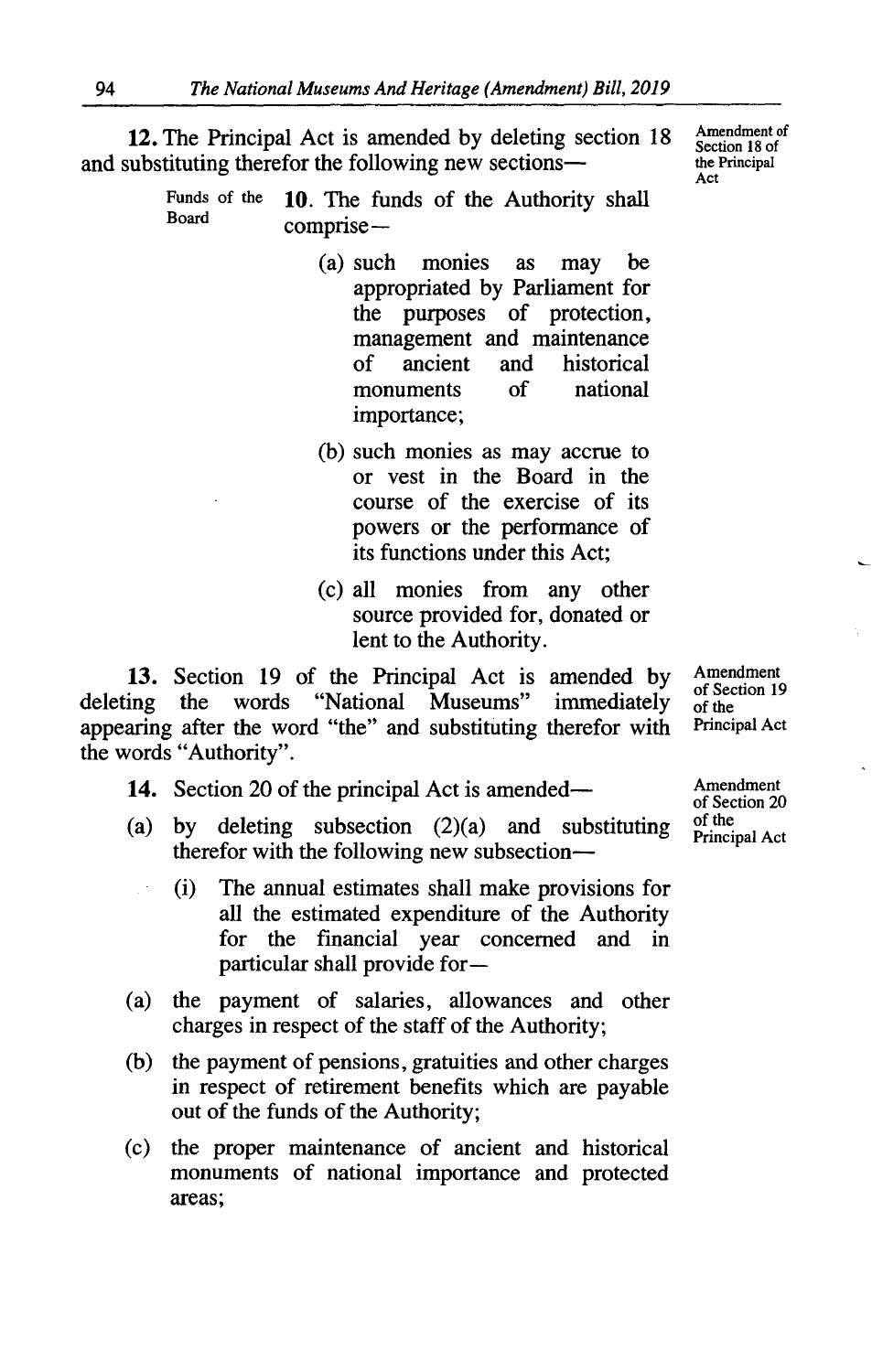- (d) the funding of training, research and development activities of the Authority;
- $(e)$ the acquisition, maintenance, repair and replacement of the equipment and other movable property of the Authority, and;

the creation of such reserve funds to meet future or  $(f)$ contingent liabilities in respect of retirement benefits, insurance or replacement of buildings or equipment, or in respect of such other matters as the Authority may deem appropriate.

15. Section 21 of the principal Act is amended by Amendment of Section 21 deleting the words "National Museums" immediately of the<br>Principal Act appearing after the words "funds of the" and substituting therefor with the word "Authority"

16. Section 22 of the principal Act is amended by Amendment of Section 22 deleting the words "National Museums" immediately or section 22<br>appearing after the word "the" and substituting therefor with Principal Act appearing after the word "the" and substituting therefor with the word "Authority"

17. The Principal Act is amended in section 23 by Amendment of Section 23 deleting the subsection and substituting therefor with the  $\frac{0.05 \text{ cm}}{0.05 \text{ cm}}$  errors following new section  $\frac{1}{2}$ following new section—

Accounts and (1) The Board shall<br>Audit cause to be kept all proper cause to be kept all proper<br>books and records of books and records of<br>accounts of the income. accounts of the income,<br>expenditure, assets and expenditure, liabilities of the Authority.

> (2) The Board shall within three months from the end of the financial year submit to the Auditor-<br>General or an auditor General or an appointed under subsection (3), the accounts of the Authority together with-

> > $(a)$ a statement of income expenditure during the year; and

a statement of the

of the

*of* the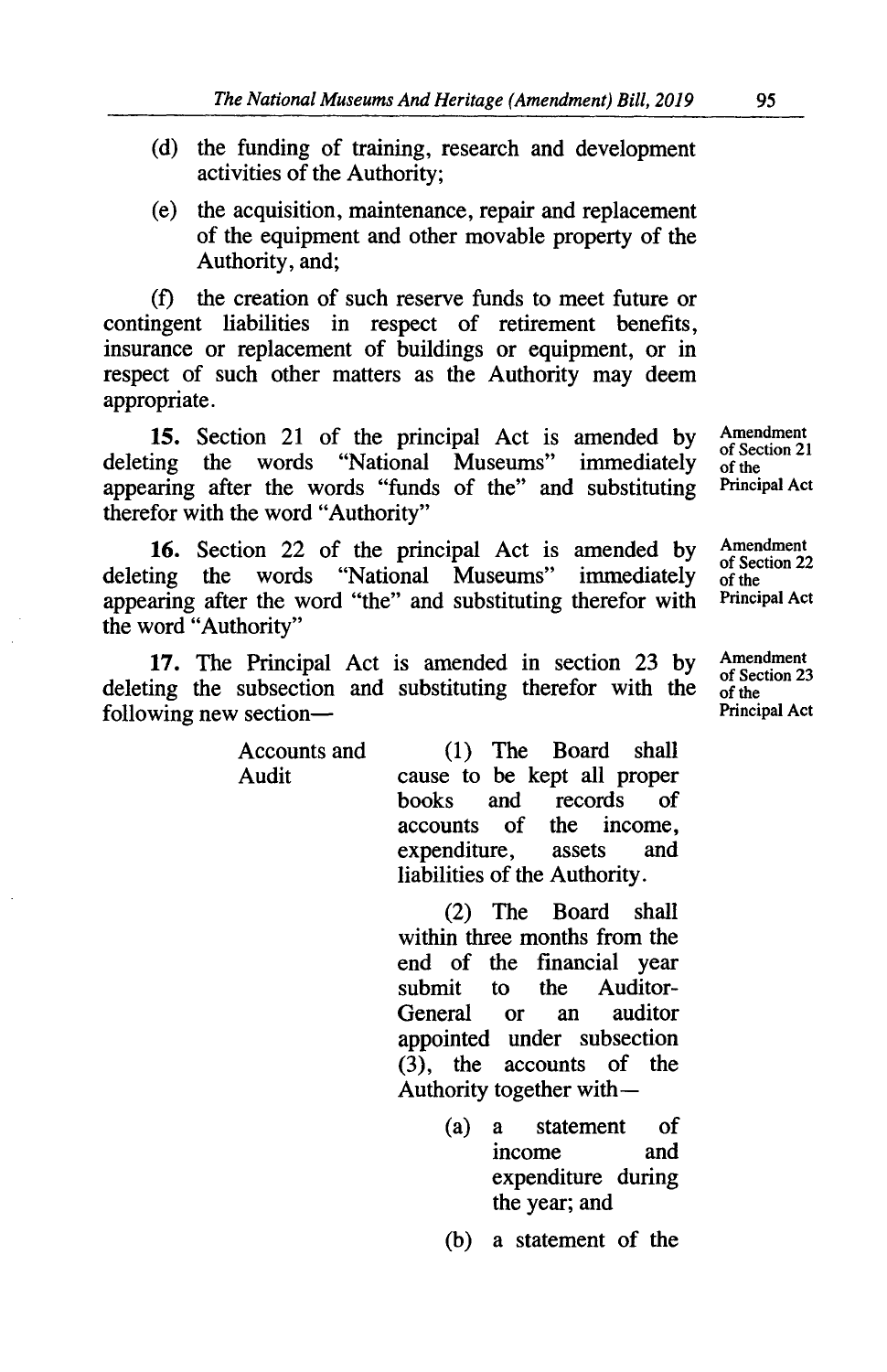assets and liabilities of the Authority on the last day of that year.

(3) The accounts of the Authority shall be audited by the Auditor-General or by an auditor appointed by the<br>Board with the written Board with the written<br>approval of the Auditorapproval of General.

(4) The appointment of an auditor shall not be<br>terminated by the Board terminated by the without the prior written<br>consent of the Auditorconsent of the Auditor-General.

 $(5)$ The Auditor-General may give general or specific directions to an auditor appointed under subsection (3) and the auditor shall comply with such directions.

An auditor appointed under subsection (3) shall report directly to the Auditor-General on any<br>matter relating to the matter relating to the<br>directions given under directions subsection *(5).* 

 $(7)$ The Auditor-General shall within six months after the end of the financial year report on the examination and audit of the accounts of the Authority to the Cabinet Secretary, and where an auditor has been appointed under subsection (3) he shall transmit a copy of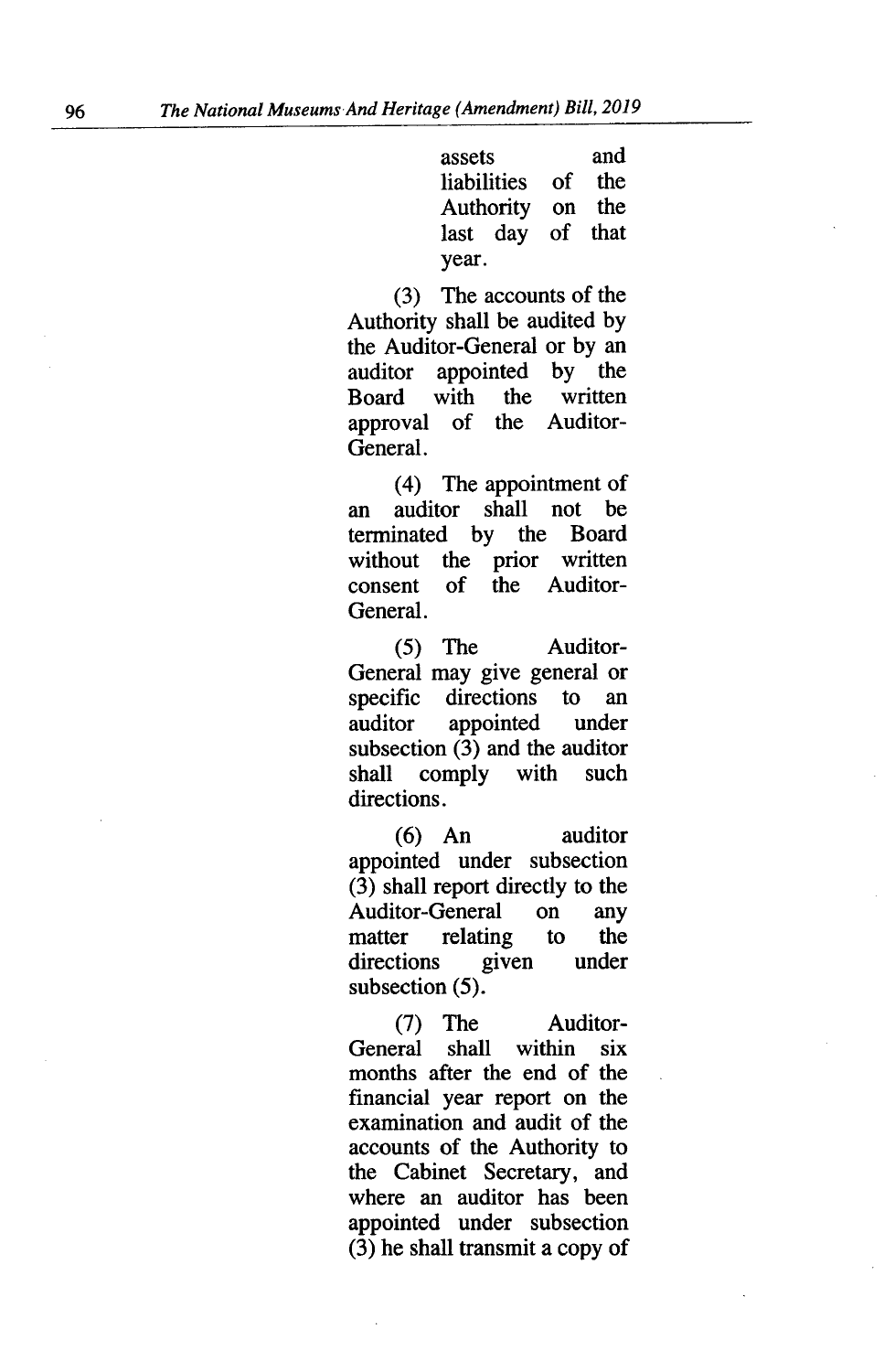the report to the Auditor-General.

(8) The fee payable to an auditor appointed under subsection (3) shall be fixed and paid by the Board.

(9) Nothing in this Act shall be construed to prohibit the Auditor-General from carrying out an inspection of the Authority accounts or records whenever it appears to him desirable.

(10) Notwithstanding anything in this Act, the Auditor-General may transmit to the Cabinet Secretary a special report on any matters incidental to his power under this Act and the Public Audit Act, *2015.* 

18. Section 24 of the Principal Act is amended—

- $(a)$ in subsection (1) by deleting the words "Minister" and substituting therefor with the word "Cabinet Secretary" and;
- in subsection (2) by deleting the words "Minister"  $(b)$ and substituting therefor with the word "Cabinet Secretary".
- **19.** Section 25 of the principal Act is amended—<br>the Principal Act is  $\frac{\text{Amendment of }{\text{Section 25 of}}}$
- (a) by deleting subsection (1) and substituting therefor  $\tilde{A}_{\text{c}t}$ with the following new paragraph:

"(1) After consultation with the Authority, the Cabinet Secretary may by notice in the *Gazette*  declare-

- an open space to be a protected area within the meaning of this Act;
- a specified place or immovable structure which the Cabinet Secretary considers to be of historical interest, and a specified area of

Amendment of section 24 of the Principal Act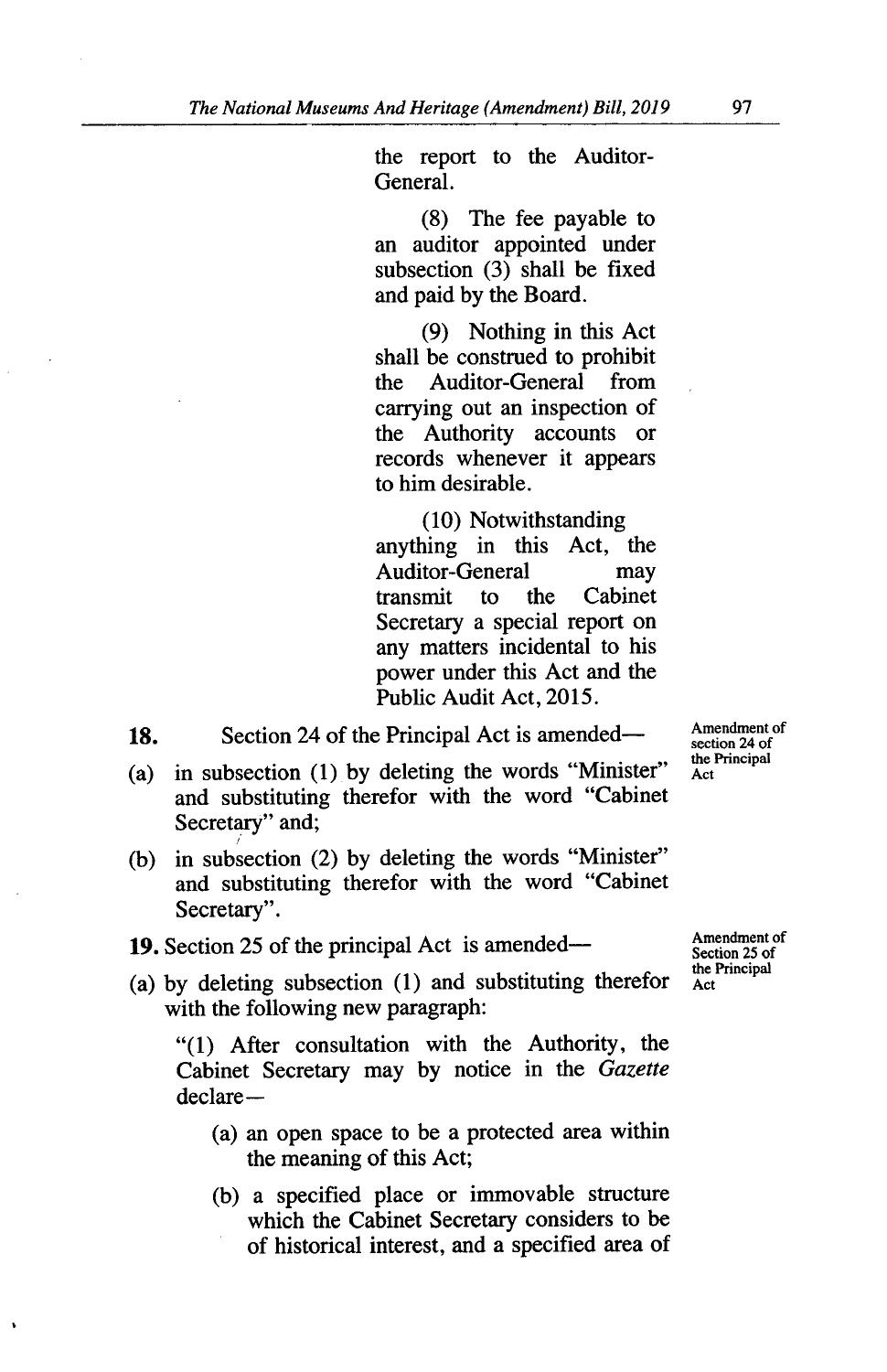land;

- (c) a specified site on which a buried monument or an immovable object of archaeological or paleontological interest exists or is believed to exist, and a specified area of land adjoining it which is in the Cabinet secretary's opinion required for maintenance thereof, to be a protected area within the meaning of this Act;
- a specified object or type of object, as part of an immovable structure, which the Cabinet secretary considers to be of historical, cultural, or scientific interest, to be a protected object within the meaning of this Act;
- $(e)$ a building and a specified area of land adjoining it which in the Cabinet secretary's opinion is required for the maintenance thereof to be a protected building within the meaning of this Act; or
	- a geopark to be a protected area within the meaning of this Act, and the notice shall state that objections to a declaration made under this section shall be lodged with the Cabinet secretary within two months from the date of publication of the notice."
		- (b) in subsection  $(2)$  by deleting the words "National Museums" immediately appearing after the word<br>"the" and substituting and substituting<br>with the word therefor with the word "Authority";
		- in subsection *(5)* by deleting  $(c)$ the words "National Museums" immediately appearing after the word "the" and substituting<br>therefor with the word therefor with the word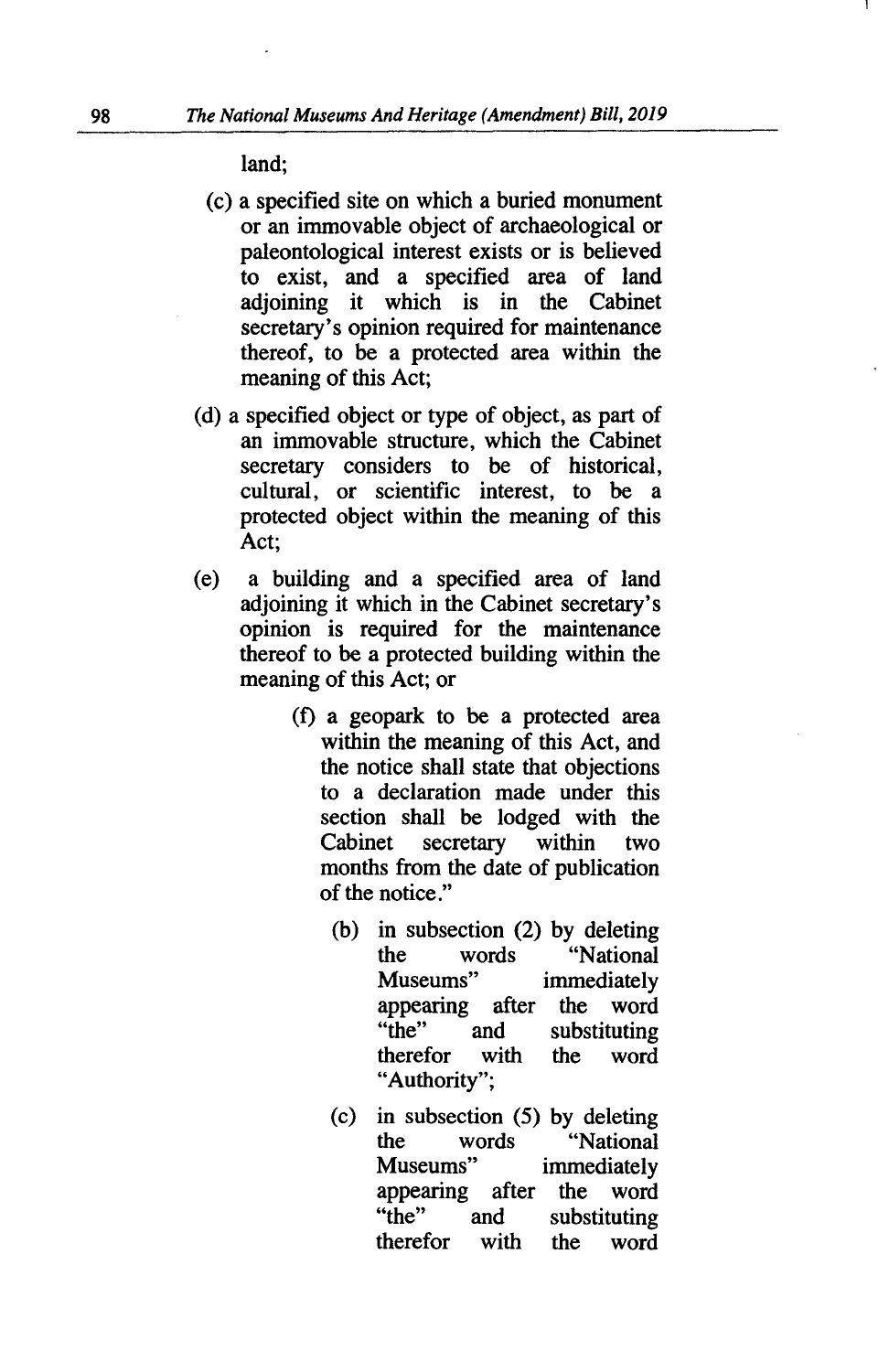### "Authority", and;

- (d) in subsection (9) by deleting<br>the words "National" words "National Museums" immediately appearing after the word<br>"the" and substituting and substituting<br>with the word therefor "Authority".
- **20.** The principal Act is amended by deleting Section 26 of the Amendment of Section 26 of Principal Act and substituting therefor the following new the Principal acction section—

Registers **16.** The Authority shall maintain a register or registers of-

- all protected areas and ancient and historical monuments of national importance;
- all declarations made or deemed to  $(b)$ have been made by the Cabinet Secretary under this Act,

which register or registers the public may search.

- 21. Section 27 of the Principal act is amended—
- in subsection (2) by deleting the words "National  $(a)$ Museums" immediately appearing after the word "the" and substituting therefor with the word "Authority", and
- (b) in subsection (3) by deleting the words "National Museums" immediately appearing after the word "the" and substituting therefor with the word "Authority".

22. Section 30 of the principal Act is amended by Amendment of section 30 of the deleting the words "National Museums" immediately **Principal Act** appearing after the word "the" and substituting therefor with the word "Authority".

23. Section 31 of the principal Act is amended by Amendment of section 31 of the deleting the words "National Museums" immediately principal Act appearing after the word "the" and substituting therefor with the word "Authority",

24. Section 34 of the principal Act is amended— Amendment of

Amendment of section 27 of the Principal Act

section 34 of the principal Act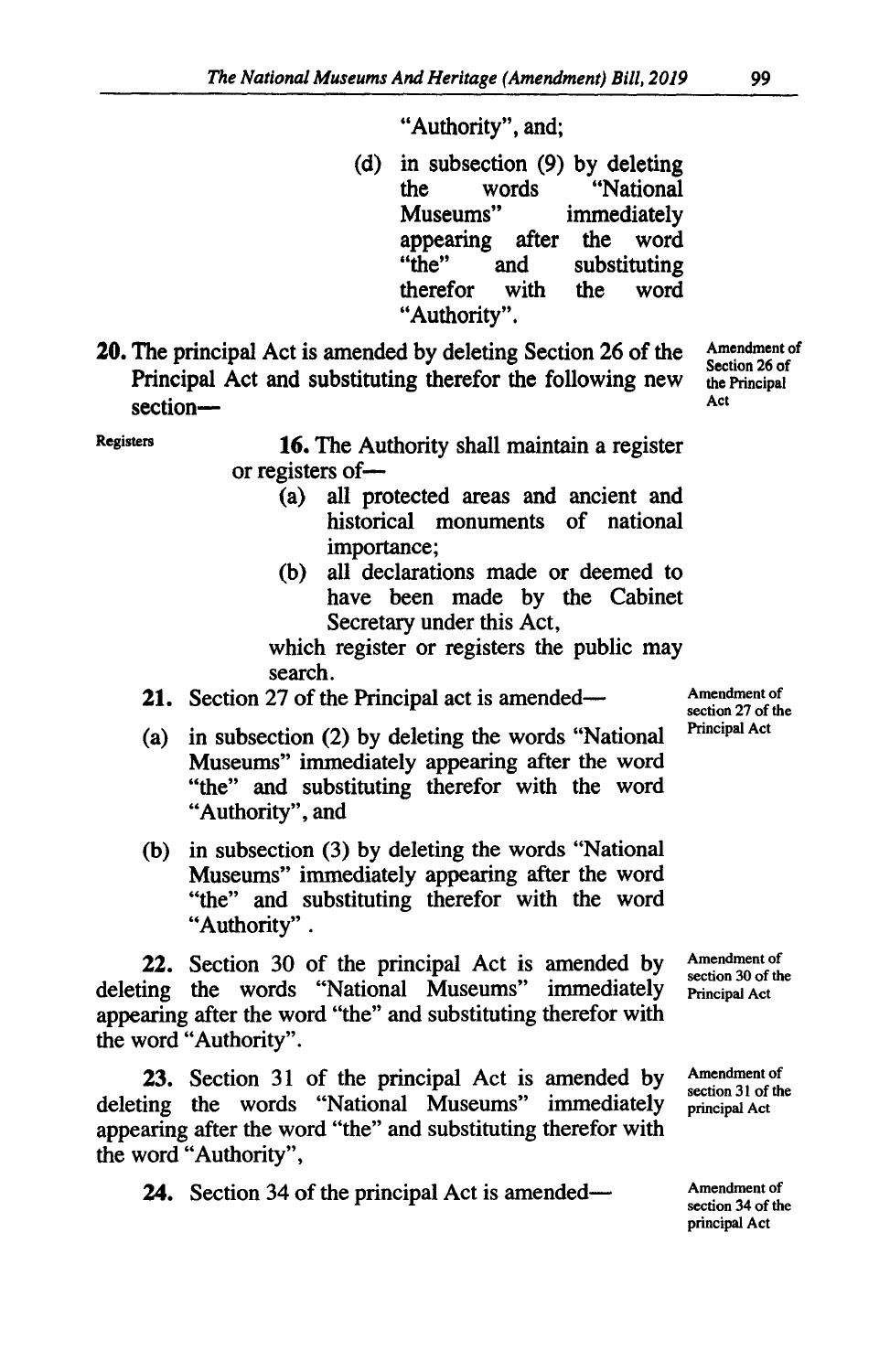- in subsection(b) by deleting the words "National  $(a)$ Museums" immediately appearing after the word "the" and substituting therefor with the word "Authority";
- in subsection(c) by deleting the words "National  $(b)$ Museums" immediately appearing after the word "the" and substituting therefor with the word "Authority", and
- in subsection(d) by deleting the words "National  $(c)$ Museums" immediately appearing after the word "the" and substituting therefor with the word "Authority".

25. Section 36 of the principal Act is amended in Amendment of section 36 of the subsection (b) by deleting the words "National Museums" principal Act immediately appearing after the word "the" and substituting therefor with the word "Authority".

- **26.** Section 37 of the principal Act is amended—  $\frac{\text{Amendment of}}{\text{methal}}$
- $(a)$  in the first paragraph by deleting the words "National Museums" immediately appearing after the word "the" and substituting therefor with the word "Authority";
- (b) in subsection (c) by deleting the words "National Museums" immediately appearing after the word "the" and substituting therefor with the word "Authority".

27. Section 38 of the principal Act is amended by Amendment of section 38 of the deleting the words "National Museums" immediately principal Act appearing after the word "the" and substituting therefor with the word "Authority".

28. Section 39 of the principal Act is amended — Amendment of

- (a) in subsection(1) by deleting the words "National Museums" immediately appearing after the word "the" and substituting therefor with the word "Authority";
- (b) in subsection(2) by deleting the words "National Museums" immediately appearing after the word "the" and substituting therefor with the word "Authority", and;
- $(c)$  in subsection(3) by deleting the words "National

section 37 of the<br>principal Act

section 39 of the<br>principal Act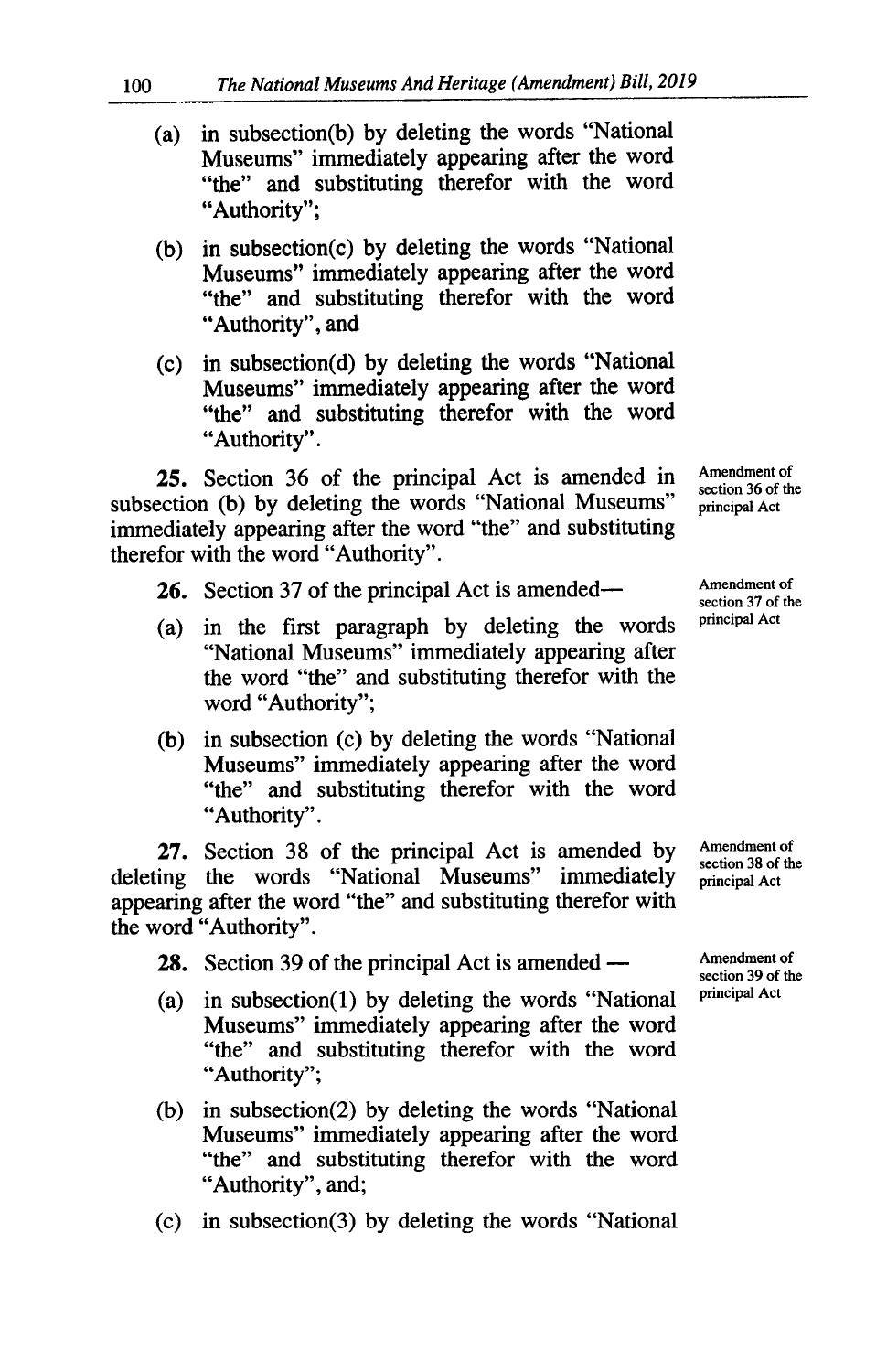Museums" immediately appearing after the word "the" and substituting therefor with the word "Authority".

29. Section 40 of the principal Act is amended—

(a) in subsection(1) by deleting the words "National Museums" immediately appearing after the word "the" and substituting therefor with the word "Authority";

- (b) in subsection(2)(e) by deleting the words "National Museums" immediately appearing after the word "the" and substituting therefor with the word "Authority";
- $\text{(c)}$  in subsection(2)(f) by deleting the words "National Museums" immediately appearing after the word "the" and substituting therefor with the word "Authority";
- (d) in subsection(2)(g) by deleting the words "National Museums" immediately appearing after the word "the" and substituting therefor with the word "Authority", and;
- in subsection(2)(k) by deleting the words  $(e)$ "National Museums" immediately appearing after the word "the" and substituting therefor with the word "Authority".

**30.** The principal Act is amended by deleting section Amendment of section 41 of the 41 and substituting therefor with the following new section 41 or section-

Enforcement **41.** (1) If the owner or any other of agreements of an error or any other for protection **person** who is bound by the terms of an of agreements person who is bound by the terms of an of monuments instrument which constitutes the instrument which constitutes the Authority guardian of a monument under section 39(3) or of an agreement for the protection and preservation of monument under section 40 refuses to do an act which is in the opinion of the Authority is both necessary for the protection, preservation or maintenance of the monument and the responsibility of the owner or other person in accordance with the terms of the instrument or

Amendment of section 40 of the principal Act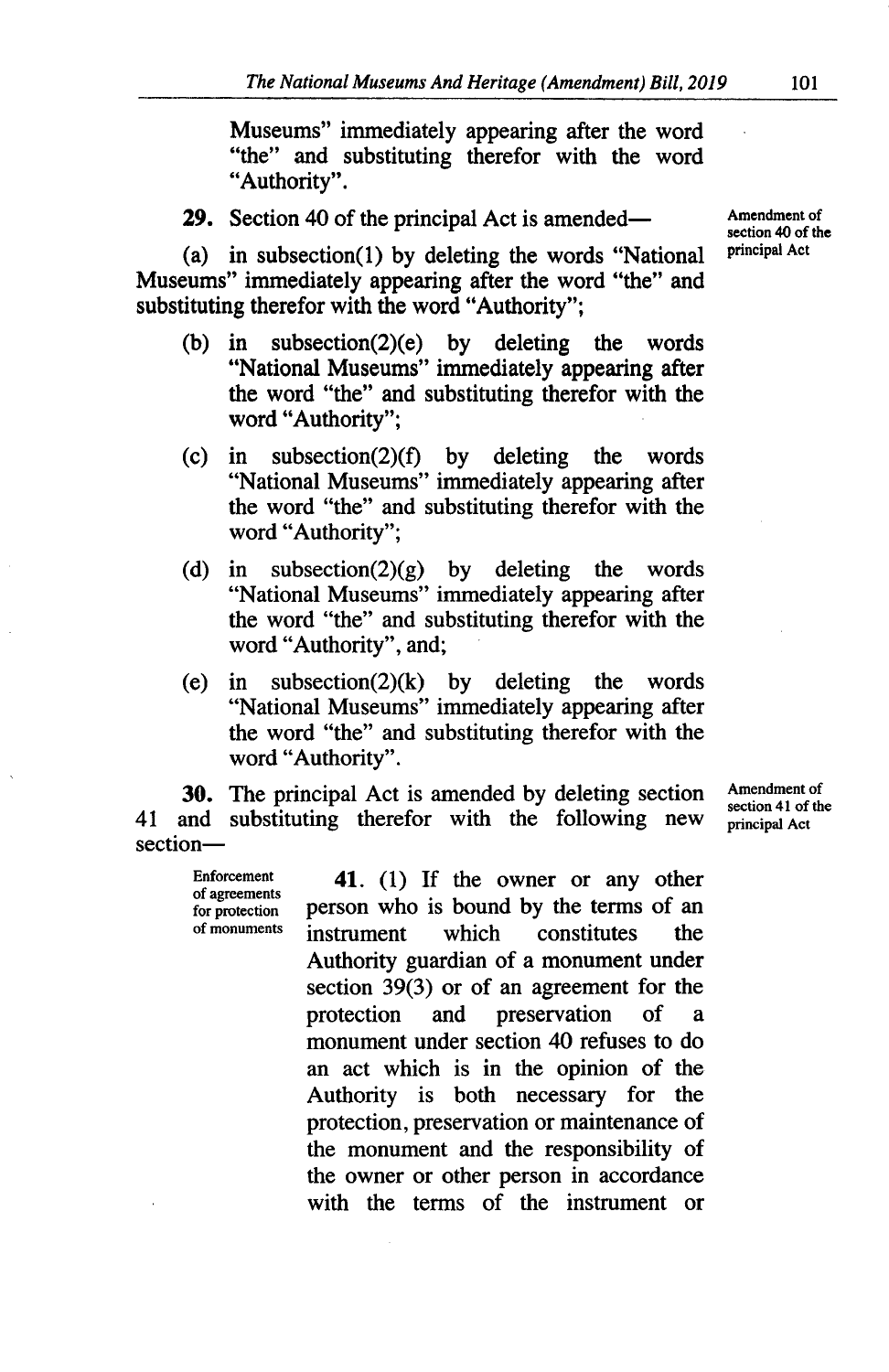agreement, or neglects to do the act within such reasonable time as may be fixed by the Authority, the Authority may authorize any person to do that act and the expense thereof, if and so far as it is established to have been the responsibility of the owner or other person, shall be recoverable from him.

(2) If the Authority establishes that the owner or occupier of a monument which is the subject of any such instrument or agreement intends to build or to do any other act or thing in contravention of the terms of the instrument or agreement, the High Court may grant an injunction to restrain that building or other act or thing.

- 31. Section 41 of the principal Act is amended—
- (a) in subsection(b) by deleting the words "National Museums" immediately appearing after the word "the" and substituting therefor with the word "Authority", and;
- (b) in subsection(c) by deleting the words "National Museums" immediately appearing after the word "the" and substituting therefor with the word "Authority".
- 32. Section 43 of the principal Act is amended-
- (a) in subsection  $(1)$  by deleting the words "National Museums" immediately appearing after the word "the" and substituting therefor with the word "Authority";
- (b) in subsection(2) by deleting the words "National Museums" immediately appearing after the word "the" and substituting therefor with the word "Authority";
- $(c)$  in subsection(3) by deleting the words "National Museums" immediately appearing after the word "the" and substituting therefor with the word "Authority";
- (c) by deleting the words "National Museums" immediately appearing after the word "the" and

Amendment of section 43 of the

principal Act

Amendment of section 42 of the principal Act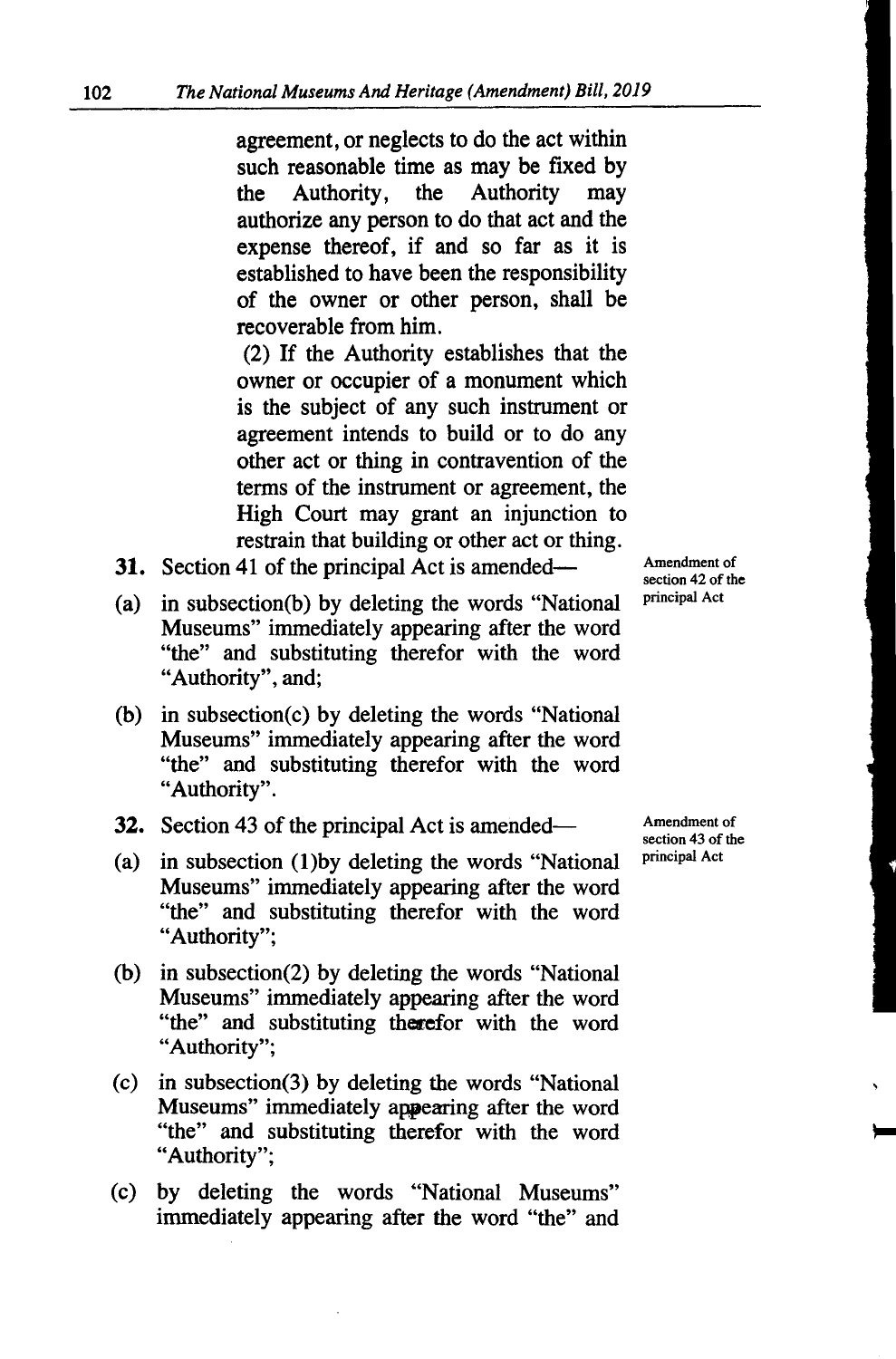substituting therefor with the word "Authority";

- (d) in subsection(3)(b) by deleting the words "National Museums" immediately appearing after the word "the" and substituting therefor with the word "Authority", and;
- (d) in subsection(4) by deleting the words "National Museums" immediately appearing after the word "the" and substituting therefor with the word "Authority".

**33.** Section 44(b) of the principal Act is amended by deleting the words "National Museums" immediately principal Act deleting the words "National Museums" immediately principal Act appearing after the word "the" and substituting therefor with the word "Authority";

**34.** Section 45 of the principal Act is amended— **Amendment of** 

- (a) in subsection  $(1)$  by deleting the words "National Museums" immediately appearing after the word "the" and substituting therefor with the word "Authority", and;
- (b) in subsection(2) by deleting the words "National Museums" immediately appearing after the word "the" and substituting therefor with the word "Authority".

35. Section  $46(2)$  of the principal Act is amended by Amendment of section  $46$  of the deleting the words "National Museums" immediately principal Act **appearing after the word "the" and substituting therefor**  with the word "Authority".

**36.** The principal Act is amended by deleting Section Amendment of section 47 of the 47 of the Principal Act and substituting therefor the principal Act following new section-

concerning<br>antiquities

ġ

j

Ą

 $\overline{1}$ بار<br>م Ĵ

> -à  $\lambda$

ś

ä

ğ,  $\lambda$ Ą

ŋ å

> Ğ, Ą 9 4) 3 þ

> > ę

information **47.** A person shall, if so required in writing by the Authority, within such and period, not being less than one month as protected may be specified by the notice, furnish the Authority with full particulars of all objects in the person's possession which the person knows or has reason to believe to be antiquities or protected objects.

Amendment of

section 45 of the<br>principal Act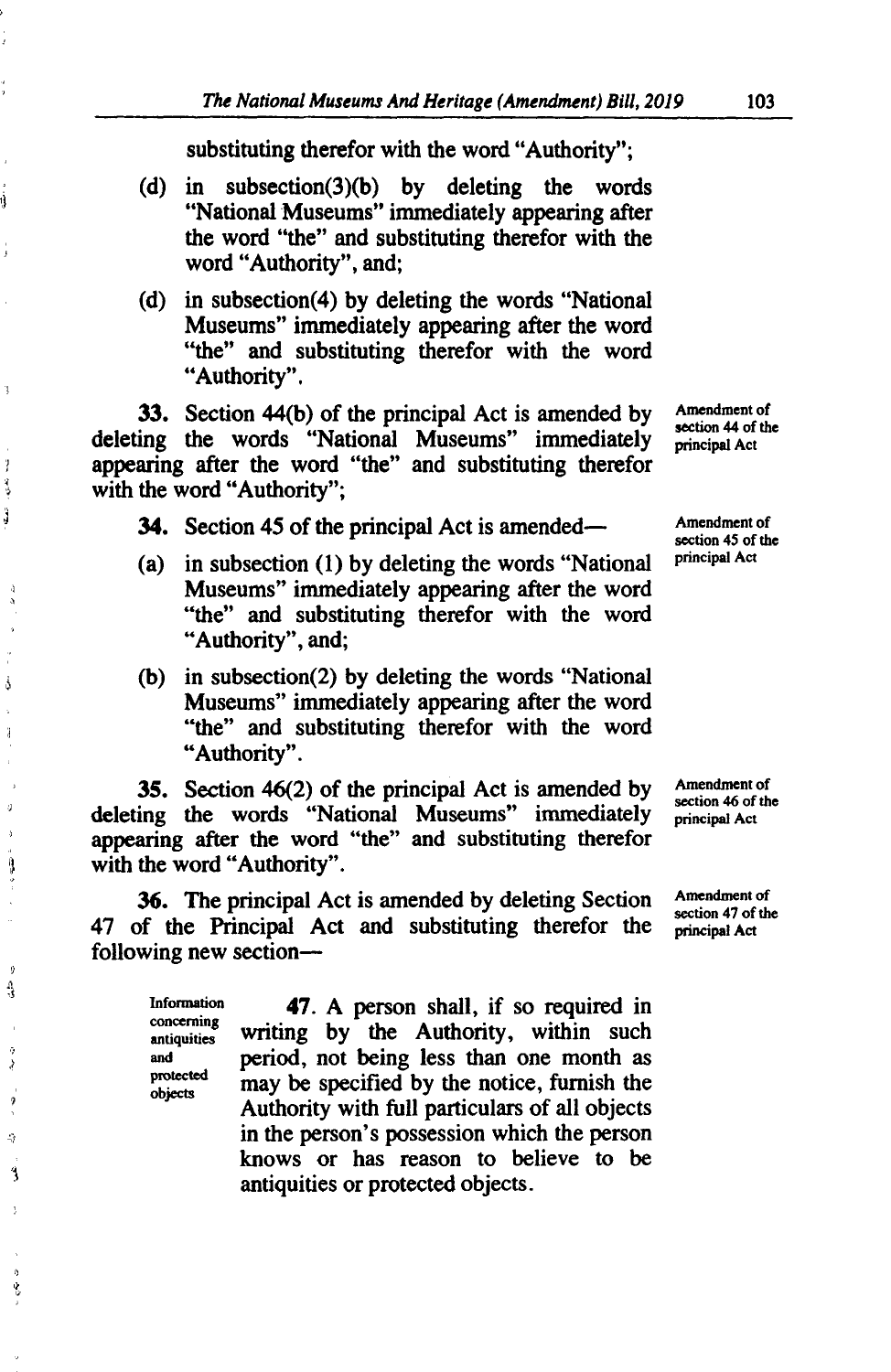37. Section 48 of the principal Act is amended by Amendment of section 48 of the deleting the words "National Museums" immediately **principal Act** appearing after the word "the" and substituting therefor with the word "Authority".

38. Section 49 of the principal Act is amended— Amendment of

- (a) in subsection(2) by deleting the words "National Museums" immediately appearing after the word "the" and substituting therefor with the word "Authority";
- (b) in subsection  $(3)$  by deleting the words "National Museums" immediately appearing after the word "the" and substituting therefor with the word "Authority", and;
- in subsection(4) by deleting the words "National Museums" immediately appearing after the word "the" and substituting therefor with the word "Authority"
- 39. Section 50 of the principal Act is amended— Amendment of
- in subsection (1) by deleting the words "National **principal Act**  Museums" immediately appearing after the word "the" and substituting therefor with the word "Authority", and;
- (b) in subsection(2) by deleting the words "National Museums" immediately appearing after the word "the" and substituting therefor with the word "Authority".

40. Section 51(a) of the principal Act is amended by Amendment of section 51 of the deleting the words "National Museums" immediately principal Act appearing after the word "the" and substituting therefor with the word "Authority".

- 41. Section 52 of the principal Act is amended— Amendment of
- (a) in subsection(1) by deleting the words "National **principal Act** Museums" immediately appearing after the word "the" and substituting therefor with the word "Authority", and
- in subsection *(5)(c)* by deleting the words "National Museums" immediately appearing after the word "the" and substituting therefor with the word "Authority",

section 49 of the<br>principal Act

section 50 of the

section 52 of the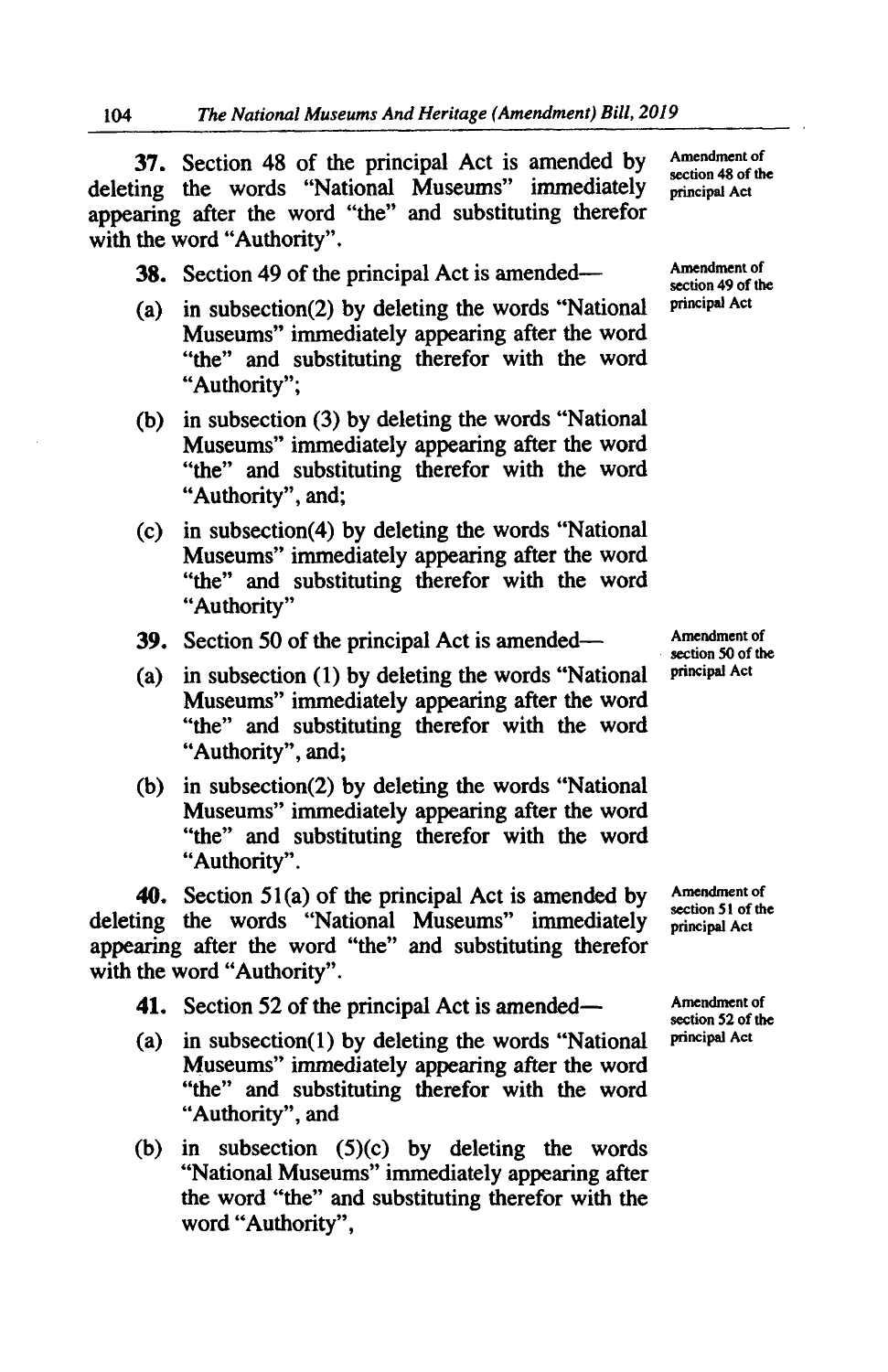**42.** Section 54 of the principal Act is amended by Amendment of deleting the words "National Museums" immediately appearing after the word "the" and substituting therefor with the word "Authority".

ø  $\mathbf{\hat{a}}$ 

Ą

ð b

Ù

Ď  $\cdot$ ò ò, ÿ þ

Â

 $\Delta$ 

Š  $\lambda$ 

Ý ý.

 $\Delta$ 9 43. Section 56 of the principal Act is amended— Amendment of

- (a) in subsection  $(1)$  by deleting the words "National Museums" immediately appearing after the word "the" and substituting therefor with the word "Authority", and
- $(b)$  in subsection(2) by deleting the words "National Museums" immediately appearing after the word "the" and substituting therefor with the word "Authority".

**44.** Section 57(1) of the principal Act is amended by Amendment of section 57 of the deleting the words "National Museums" immediately appearing after the word "the" and substituting therefor with the word "Authority".

45. Section 58 of the principal Act is amended by Amendment of section 58 of the deleting the words "National Museums" immediately appearing after the word "the" and substituting therefor with the word "Authority".

**46.** Section 62 of the principal Act is amended by Amendment of section 62 of the deleting the words "National Museums" immediately appearing after the word "the" and substituting therefor with the word "Authority".

47. Section 63 of the principal Act is amended— Amendment of

- (a) in subsection(a) by deleting the words "National  $P<sup>principal Act</sup>$ Museums" immediately appearing after the word "the" and substituting therefor with the word "Authority";
- (b) in subsection (b) by deleting the words "National Museums" immediately appearing after the word "the" and substituting therefor with the word "Authority", and;
- $(c)$  in subsection $(c)$  by deleting the words "National Museums" immediately appearing after the word "the" and substituting therefor with the word "Authority"

48. The Principal Act is amended by deleting section Amendment of

principal Act

section 56 of the<br>principal Act

principal Act

principal Act

principal Act

section 63 of the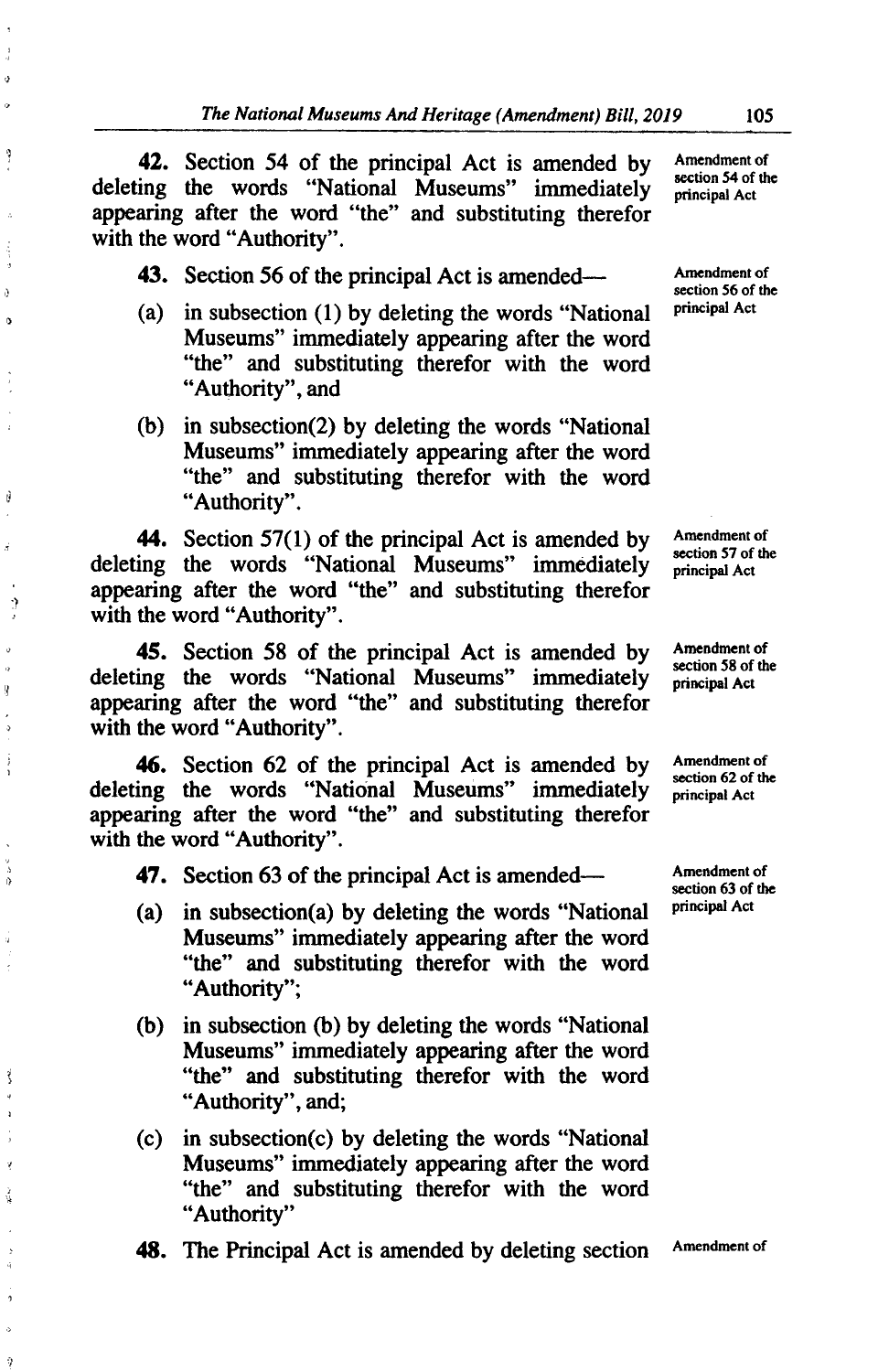# 64 and substituting therefor the following new section $-\frac{\text{section } 64 \text{ of}}{\text{principal Act}}$

- **Burden of proof 64.** In any proceedings under this Act, where the Cabinet Secretary has certified in writing that in his opinion, on the advice of the Authority, a thing is a monument, or a site of archaeological or paleontological interest, as the case may be, the burden of proof shall lie upon any person who asserts the contrary.
	- *49.* Section 68 of the principal Act is amended-
	- (a) in the first paragraph by deleting the words "National Museums" immediately appearing after the word "the" and substituting therefor with the word "Authority";
	- (b) in subsection(a) by deleting the words "National Museums" immediately appearing after the word "the" and substituting therefor with the word "Authority";
	- in subsection (b) by deleting the words "National Museums" immediately appearing after the word "the" and substituting therefor with the word "Authority", and;
	- (d) in subsection (c) by deleting the words "National Museums" immediately appearing after the word "the" and substituting therefor with the word "Authority".

**50.** The principal Act is amended by deletingAmendment of Section 69 of the Principal Act and substituting therefor the<sub>principal Act</sub> following new section-

> Transitional *69.* Upon the commencement provisions of this Act, all the property, assets, rights and liabilities, obligations and agreements (including any contracts of employment) vested in, acquired, incurred or entered into by or on behalf of the Board of Directors, shall be deemed to be vested in or to have been acquired, incurred or entered into by or on behalf of the Authority, and<br>accordingly every such right, accordingly every

section 64 of the

Amendment of section 68 of the principal Act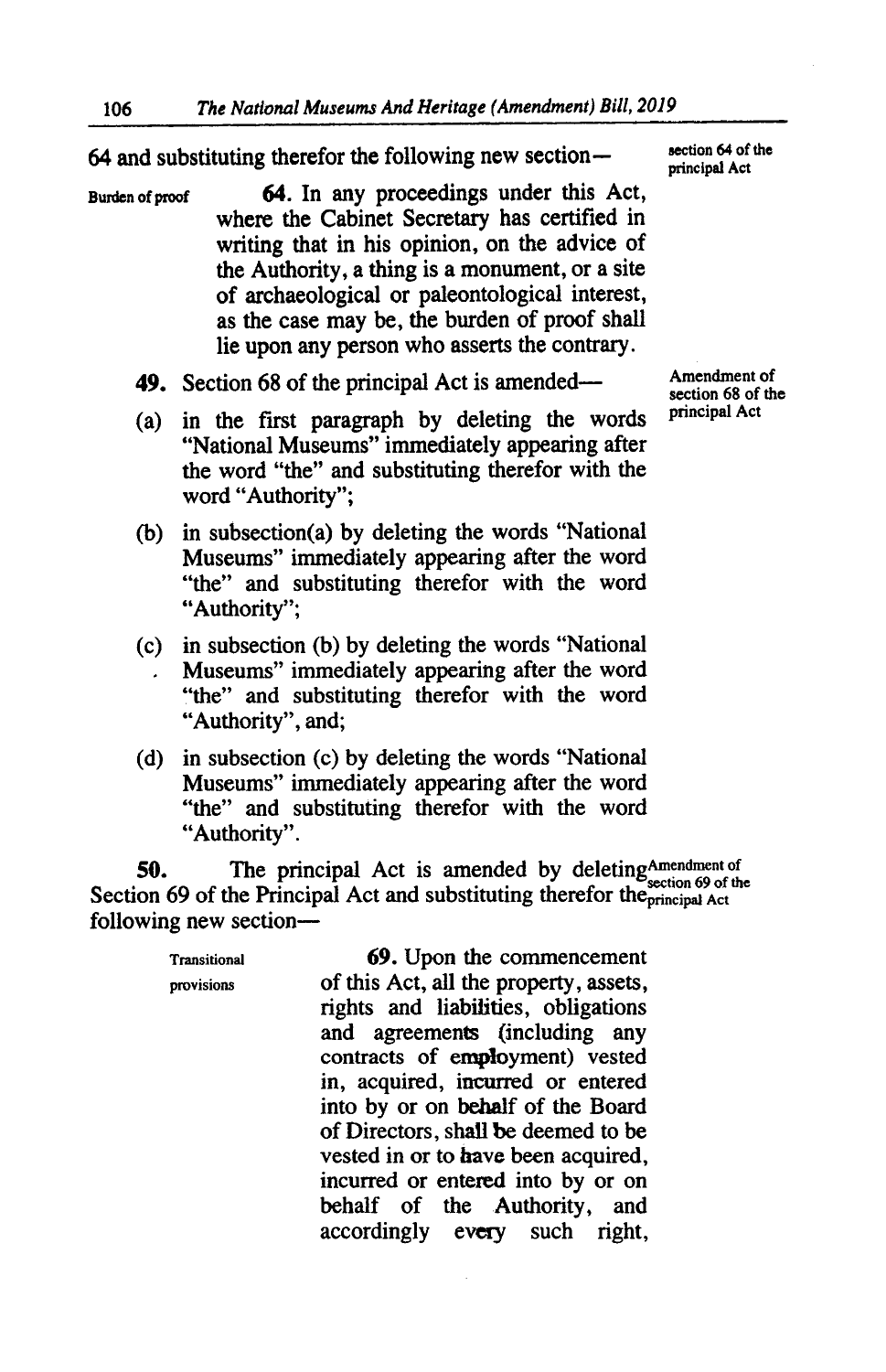liability, obligation or agreement may be enforced by or against the Authority to the same extent as it could have been enforced by or<br>against the Kenya National National Heritage Board of Directors.

51. The principal Act is amended by deleting Section Amendment of section 71 of the 71 of the Principal Act and substituting therefor the **principal Act** following new section-

ÿ

¢

 $\overline{z}$ 

Ì

Ĵ

 $\ddot{\phantom{a}}$ 

Amendment to section 71. Section 23 of the 23 of Cap 130 Copyright Act is amended by adding thereto the following new<br>subsection immediately after immediately subsection  $(4)$ -

> *(5)* Notwithstanding anything else contained in this Act copyright in works eligible for copyright and vested in the Board of Directors or the Authority is conferred in perpetuity on the Authority.

52. The principal Act is amended by deleting  $\frac{\text{Amendment of}}{\text{section } 72 \text{ of}}$ Section 72 of the Principal Act.

53. The principal Act is amended by deleting  $A$ <sup>mendment of</sup>  $A$ <sup>of  $A$ </sup> Section 73 of the Principal Act. the principal  $\frac{1}{2}$  section 75 of

Act<br>Amendment of Act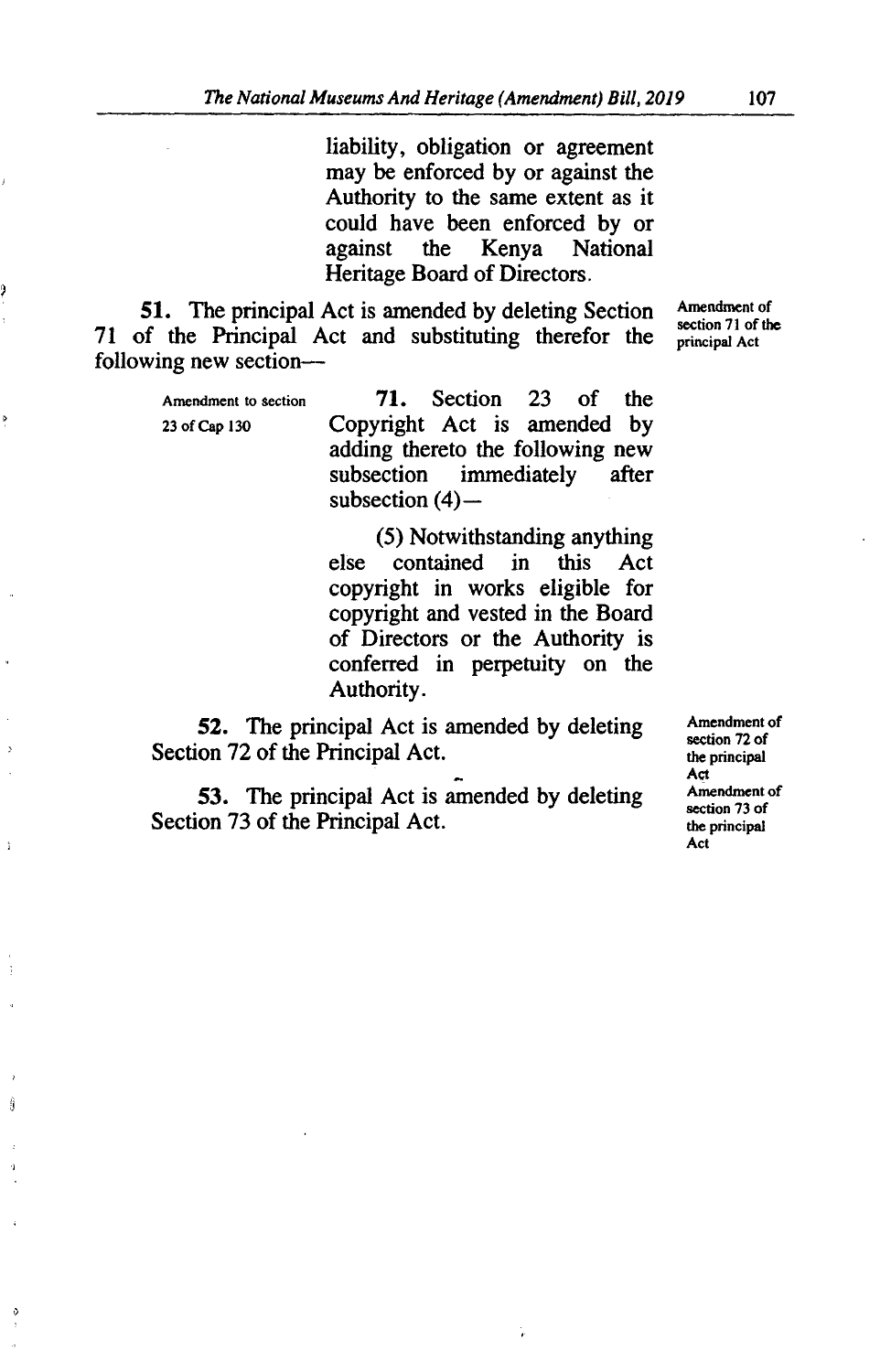## **MEMORANDUM OF OBJECTS AND REASONS**

### **Statement of the Objects and Reasons for the Bifi**

The Bill seeks to give effect to the Fourth Schedule of the Constitution on distribution of functions between the National Government and the County Governments. Paragraph 25 of Part one of the Fourth Schedule assigns the responsibility of ancient and historical monuments of national importance to the National Government whereas paragraph 4 of Part two of the Fourth Schedule assigns the responsibility of cultural activities public entertainment and public amenities to the County Governments and this includes museums.

### **Statement on the delegation of legislative powers and limitation of fundamental rights and freedoms**

This Bill, once enacted, would amend the National Museums and Heritage Act and thus enable county governments to carry out their mandate as per the Fourth Schedule of the Constitution

### **Statement on how the Bill concerns county govermnents**

The proposed Bill concerns county governments in terms of Article  $110(1)(a)$  of the Constitution as it contains provisions that affect the functions and powers of the county governments with respect to cultural activities, public entertainment and public amenities as set out under paragraph 4 of part 2 of the Fourth Schedule to the Constitution. The Bill amends the National Museums and Heritage Act and thus outlines the functions of the national government and the county museums. The Bill therefore affects the functions and powers of county governments as provided under the Constitution.

### **Statement that the Bill is not a money Bill, within the meaning of Article 114 of the Constitution**

The Bill is not a money Bill within the meaning of Article 114 of the Constitution.

Dated the 1st August, 2018.

ALICE MILGO, *Senator.*